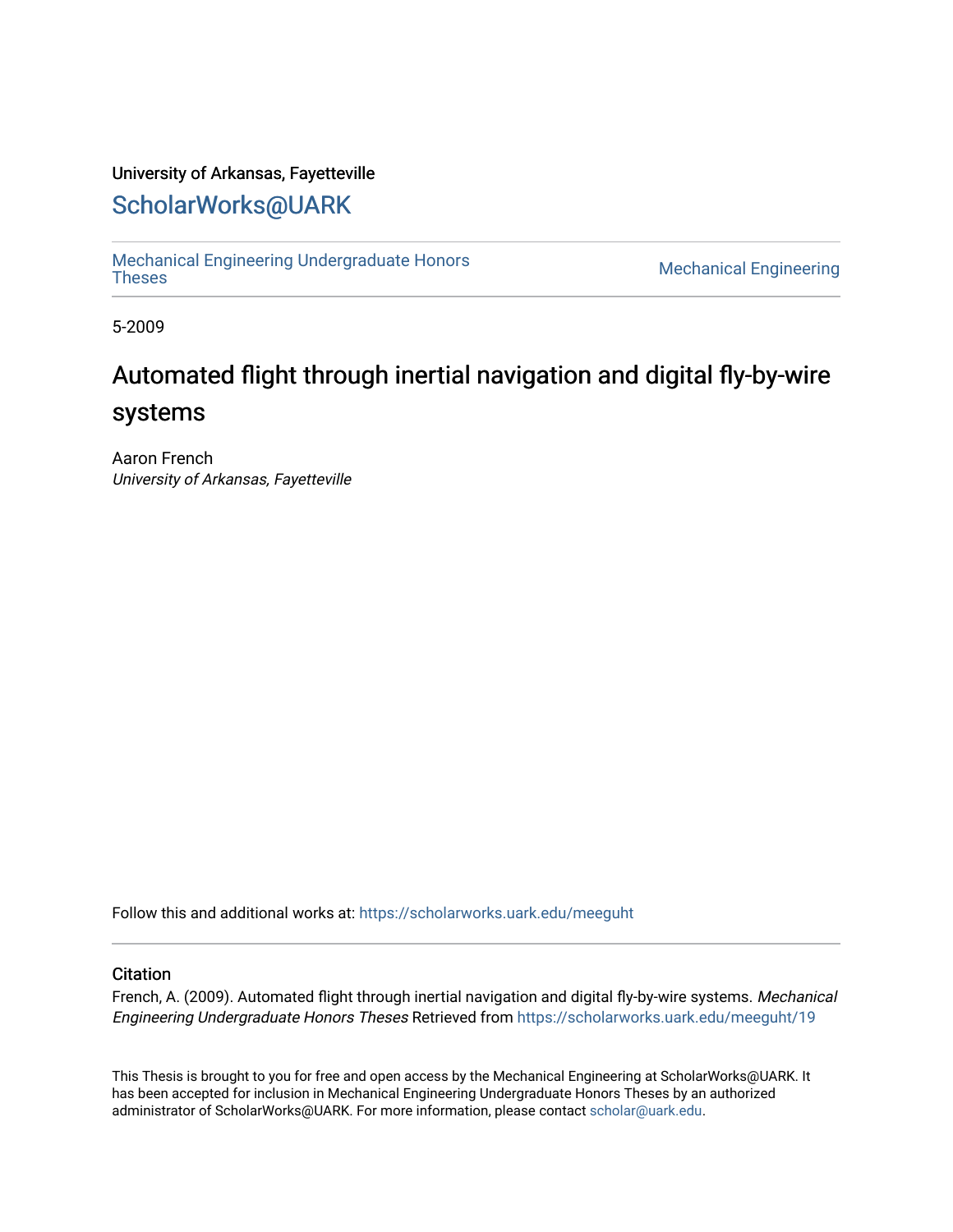**Automated Flight through Inertial Navigation and Digital Fly‐by‐Wire Systems**

An Honors Thesis submitted in partial fulfillment of the requirements of Honors Studies in Mechanical Engineering

By

Aaron French

Spring 2009 Mechanical Engineering College of Engineering **The University of Arkansas**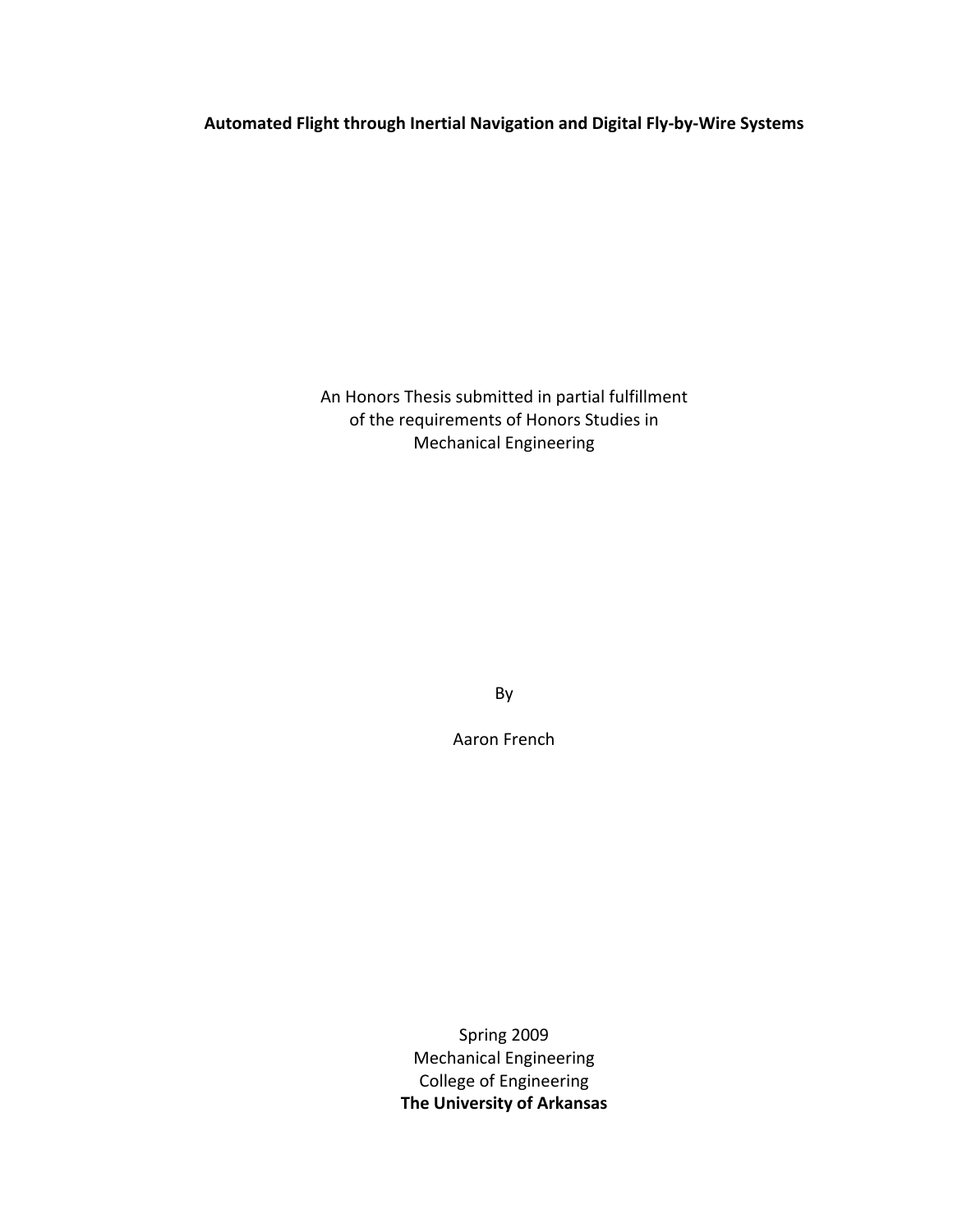## **Acknowledgements**

**Dr. Adam Huang:** Thank you for allowing my assistance on this project. **Dr. Gay Stewart:** Thank you for pushing me through two honors degrees, and keeping me sane. **Dr. John Stewart:** Thank you for getting me through E&M and Quantum Mechanics.

**Dr. Mary Jo Schneider:** Thank you for taking the time out of your busy schedule to serve on my defense committee.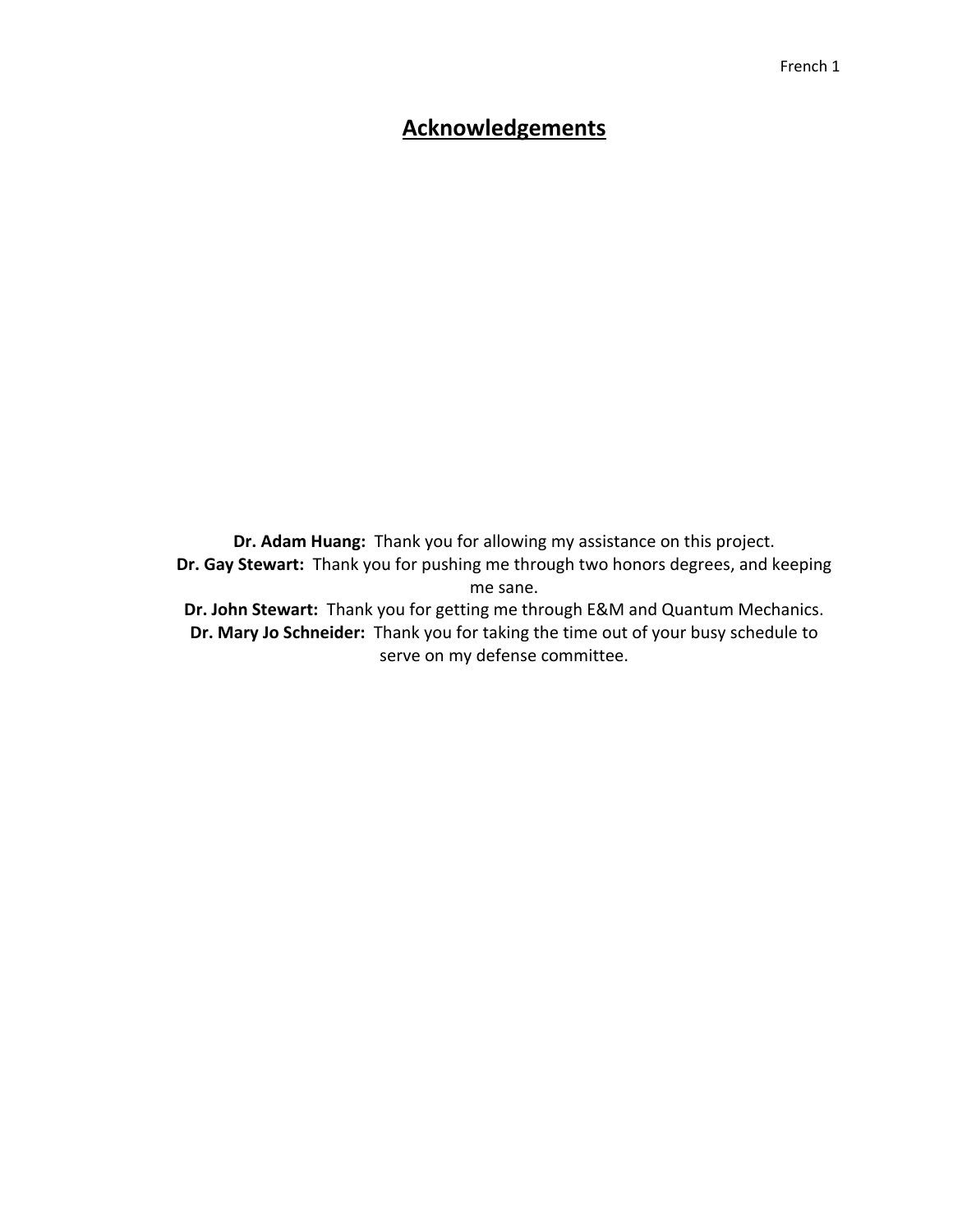## **Table of Contents**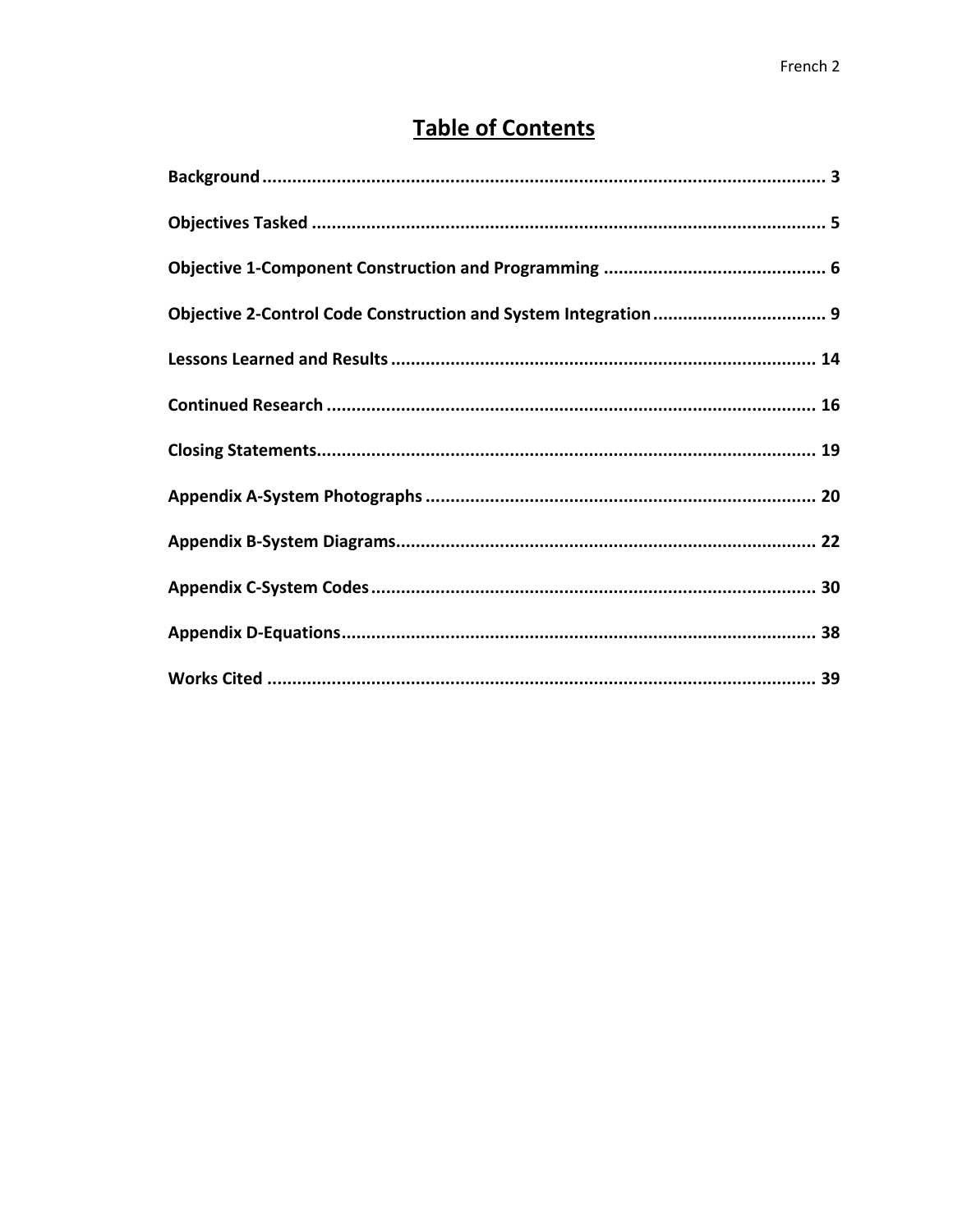### **Background**

With technology advancing by leaps and bounds by the year, the uses of Unmanned Aerial Vehicles are becoming more apparent. The possibilities for an aerial vehicle that is fully autonomous are endless. Such aerial vehicles could divert manpower to humanitarian efforts, airlift, and other non-attack operations. Leaders can put their focus elsewhere on the battlefield with the knowledge that the skies over their heads will be well guarded. These desires give life to projects such as this. No advancement in civilization has ever been made without the collective revolutionary research of great minds, trial by fire, and daring to dream.

Extensive study of the modern Air Force reveals that modern tactical combat aircraft are intentionally built to be aerodynamically unstable so as to give an added degree of maneuverability. However, these unstable tendencies make the pilot's purpose much less achievable as he or she would be incessantly fighting the aircraft to maintain even the most basic modes of flying: straight and level flight. The digital flyby-wire system, first pioneered by NASA, utilizes an onboard digital computer integrated into the flight controls to receive and interpret inputs from the pilot, and actuate the controls in such a way that they do what the pilot desires while the computer maintains stability on all axes. Without the onboard computer, most of today's fighter aircraft would be impossible to fly by human control alone. [10]

Currently, there are inertial navigation units and fly‐by‐wire systems available on the market in pre‐assembled units that are not only large and heavy, but quite costly to the consumer. [6, 10] One of the aims of this project was to construct and use a unit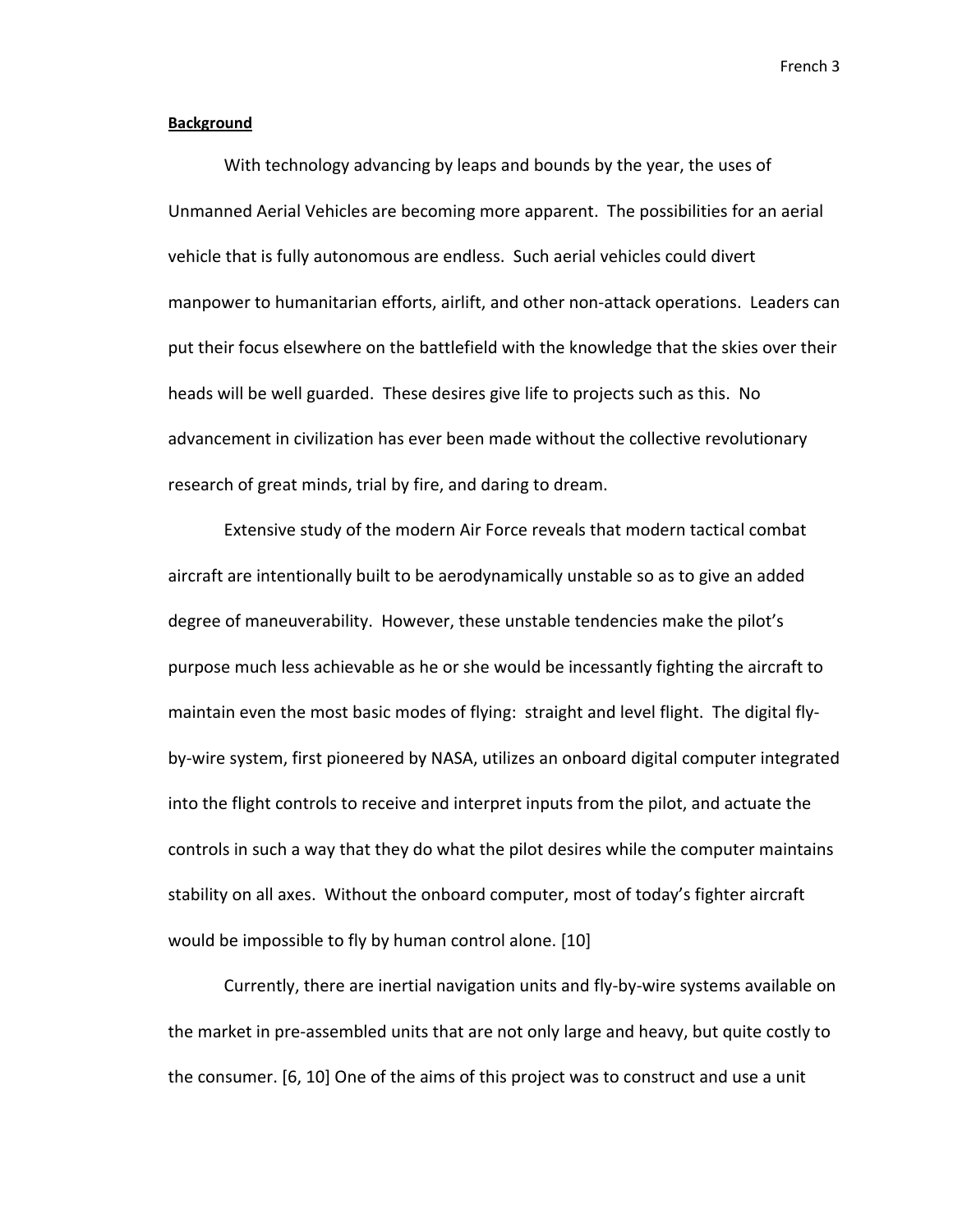from recently available miniature flight control and navigation components (accelerometers, gyros, magnetometers, pressure altimeters, and GPS). The unit would be smaller, weigh less, and cost considerably less than its pre‐assembled counterparts and should maintain the same relative degree of accuracy and precision. As discussed below, there are still some work left to complete this project as a fully viable prototype, and further work will be necessary to implement the prototype. Continued work to develop a new class of Unmanned Aerial Vehicle (UAV) with the capability of highly dynamic maneuvers is still being extensive researched around the country.

The other consideration is the need for onboard real‐time tracking and correcting for an automated flight system when GPS should be more than adequate. In actuality an onboard real‐time tracking system would provide better support for the autonomous control system in between GPS cycles. The GPS sweep updates roughly each second, whereas an onboard system can be set to cycle in milliseconds or even microseconds. Plus, with military uses, an aircraft would have to worry about signal jamming while in enemy territory. If anything ever went wrong with signaling to the GPS satellites or if the system ever went down, a redundancy such as an onboard tracking and control system would be necessary for the safety of the aircraft.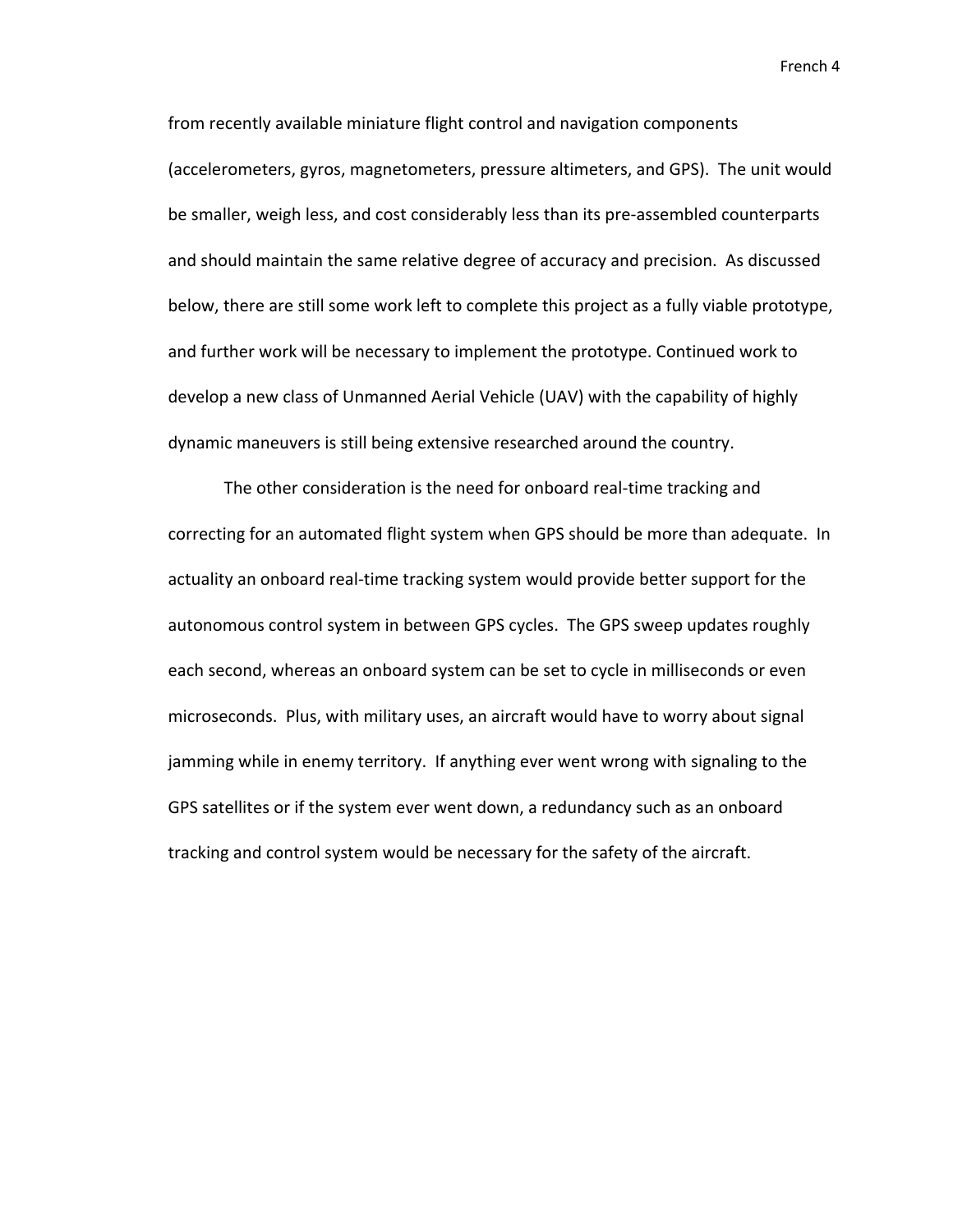### **Objectives Tasked**

**Objective 1:** Construct Components to be Integrated into Test Aircraft.

- **Task 1.1:** Purchase accelerometer, GPS, magnetometer, gyros, etc.
- **Task 1.2:** Construct control circuit (Dr. Huang).
- **Task 1.3:** Write programmable logic to carry out experimental tasks.

**Objective 2:** Construct Control Circuit Codes for Use on Test Aircraft.

- **Task 2.1:** Brainstorm methods for accelerometer algorithms.
- **Task 2.2:** Select and construct the best accelerometer algorithm.
- **Task 2.3:** Use accelerometer algorithm to construct rate gyro algorithm.
- **Task 2.4:** Simulate and troubleshoot accelerometer algorithm using function generator.
- **Task 2.5:** Simulate and troubleshoot rate gyro algorithm using function generator.
- **Task 2.6:** Implement control codes into circuit and run flight test.
- **Objective 3:** Calibrate Automated Control System.
	- **Task 3.1:** Alter weight distribution on test aircraft to calibrate three‐dimensional stability.
	- **Task 3.2:** Calibrate three‐dimensional automated flight control with test routes.
- **Objective 4: Integrate with GPS and implement system.** 
	- **Task 4.1:** Integrate and calibrate GPS.
	- **Task 4.2:** Engage system to perform pre‐specified routes and tasks/maneuvers.
- **Objective 5:** Data Analysis, Final Report, and Presentation.

**Task 5.1:** Acquire necessary field data.

**Task 5.2:** Prepare report and give final presentation of results.

The above objectives detail what need to be done to develop a fully autonomous

- system. The scope of this project will only deal with objectives 1 and 2. The measure of
- success will be based upon the ability of the developed algorithm to successfully

integrate a sinusoidal wave function fed as an accelerometer reading into the

microprocessor by a function generator.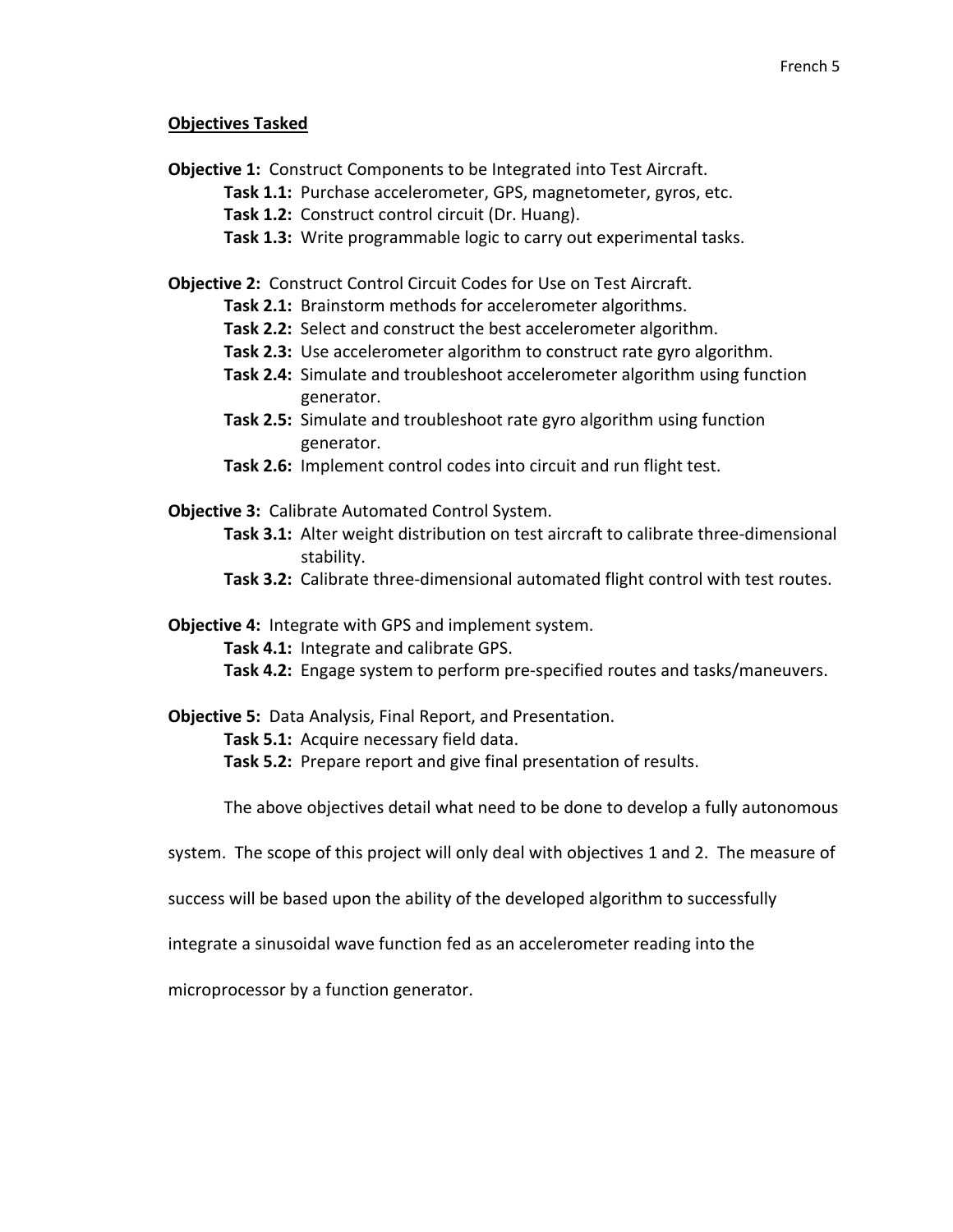#### **Objective 1‐Component Construction and Programming**

All of the components on board the aircraft can be categorized into three systems: sensors, central computer, and actuators/effectors. [10] The sensors interpret data from the aircraft's surroundings and the actuators/effectors; send it to the central computer, and the central computer sends signals back to the actuators/effectors to make any necessary changes. The central computer in this case is a Programmable Interface Controller (PIC) 16F877. [12] The pin diagram can be found in Figure B1 of Appendix B.

Just as in common appliances and household wares, sensors are present in just about every aircraft today, regardless of whether or not they have a digital fly‐by‐wire system onboard. The sensors employed in the test aircraft will provide similar flight information as the sensors in today's modern aircraft. The pressure transducers and sensors will take real time data to monitor altitude as well as rates of climb and descent. They operate by changing the small displacement of a diaphragm due to changes in pressure into an electrical voltage that will be interpreted into an altitude by the microcontroller. [5,11]

The accelerometer/inclinometer measures acceleration changes in the aircraft to give the microcontroller an idea of the aircraft's three‐dimensional position relative to the ground, and the magnetometer assists the accelerometer by use of the Earth's magnetic field. [1,3,11] As the aircraft moves, inertial forces act upon it any time it changes direction or airspeed, as per Newton's Laws of Motion. These laws state that whenever an object in an inertial reference frame is in motion or at rest, it will stay in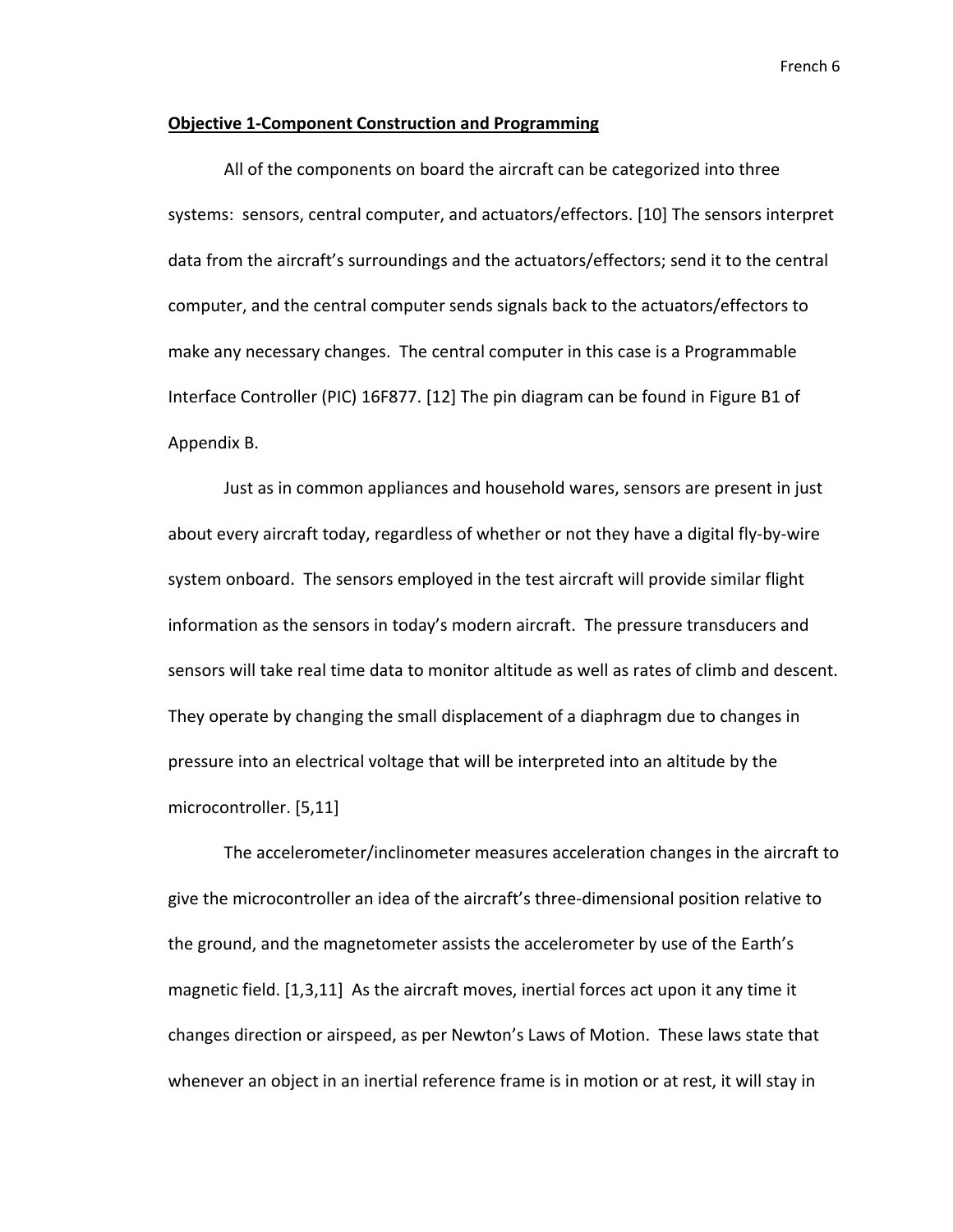motion or at rest until acted upon by some outside force. When the aircraft is stable along a particular flight path, any control inputs will disturb that equilibrium, much like turning a car to the left moves the car to the left, making the passengers, who tend to stay in straight‐line motion by the above law, experience a feeling of being pushed to the right. Relative to the car, which is an accelerated reference frame, the passengers experience a "fictitious force" which pushes them to the outside of the turn. These forces due to the non‐inertial frame move a tiny suspended object inside the accelerometer's circuit. This motion creates a voltage that is sent to the output of the device and ultimately to the microprocessor. [1,3] The codes then interpret this voltage output into a measurable acceleration, which can then be used in an algorithm to calculate an instantaneous position and velocity using some form of numerical integration. The method employed in the algorithm of this project was an averaging rule. This is a recursive method that uses two acceleration data readings to numerically integrate an instantaneous velocity. After at least two velocity readings are calculated, an instantaneous position can be calculated using the same technique.

The rate gyros measure the rotational velocities of the aircraft about the three coordinate axes. These gyros are tiny spinning discs that use gyroscopic principles and inertial principles commonly found throughout physics to measure the rate at which their orientation about an axis is changing, which is sent to the output of the device as a voltage, similar to the accelerometer. As the disc spins at a high rate of rotation, the inertial gyroscopic tendencies cause it to resist rotation about its axis. The relative position of the disc to its casing is how the device can interpret the three‐dimensional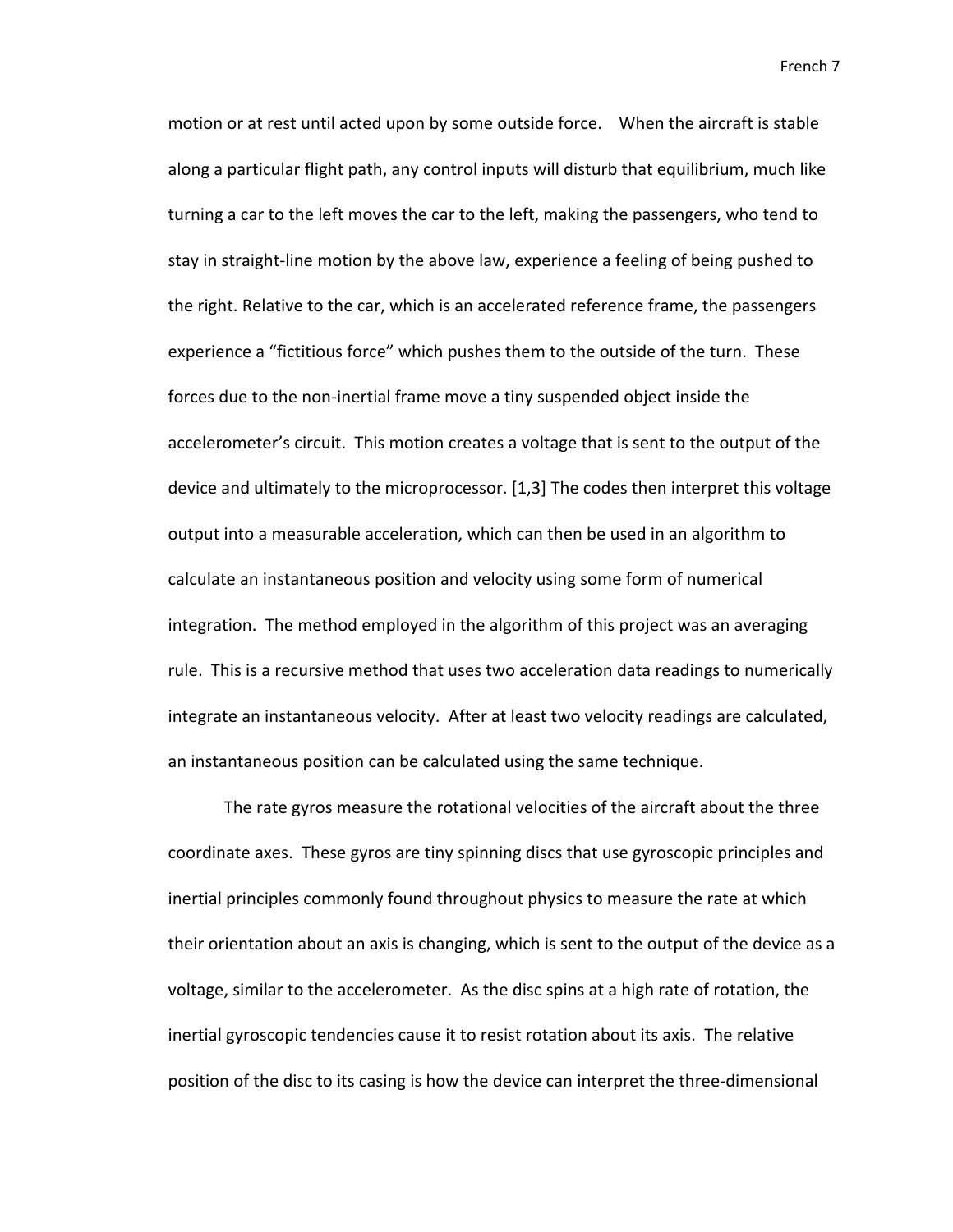orientation of the aircraft. [2] A diagram of the rate gyros can be found in Figures B7 and B8 in Appendix B.

The first great undertaking of the project began in the fall, which was to learn the microcontroller's operating language: PIC Basic. This language is different than JavaScript, VB, or any other common programming language, which perpetuated a necessity to learn and test it. This was accomplished through the use of the PIC Basic Pro Manual, and running test codes to program working functions such as serial communications, analog‐to‐digital conversions, and onboard clock manipulations. [2] Samples of these test codes can be found in Codes C4 and C5 of Appendix C.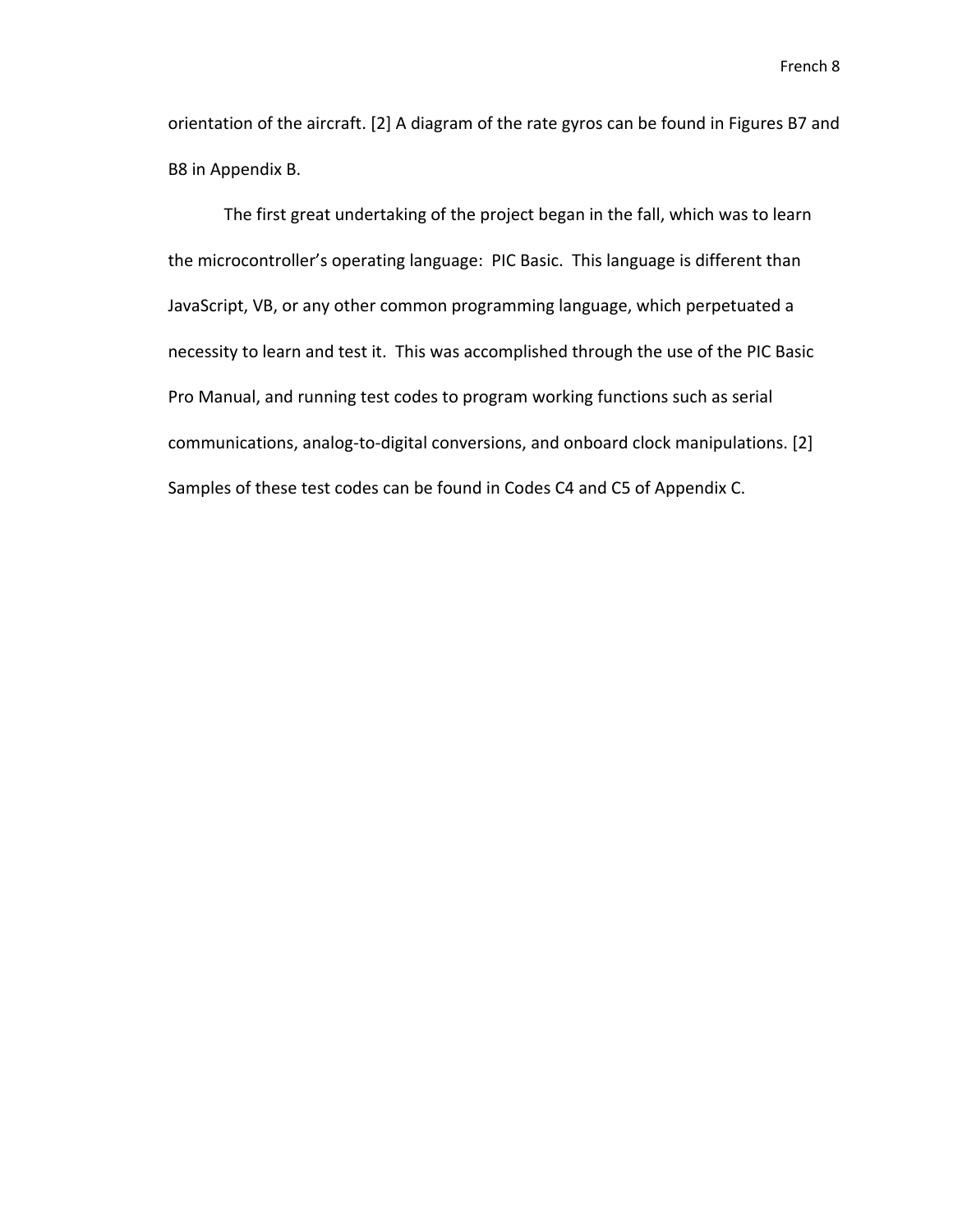#### **Objective 2‐Control Code Construction and System Integration**

The process of the accelerometer algorithm involves connecting the accelerometer to the appropriate pins on the microcontroller as defined in the codes. A reading is then taken from the accelerometer and put through an Analog‐to‐Digital Converter (ADC) on board the microcontroller. This converts data from the analog world, better known as the physical world, into digital data that can be processed more quickly by computers, without taking up as much storage space on the processor. From there, the algorithm stores the voltage readings as bit integers, which are then run through the recursive averaging rule to numerically integrate a velocity.

After the first couple of calculations are made, the algorithm sets up the same steps to be repeated in a continuous loop. At the end of each loop of calculations, the first values are thrown away and the more recent values become the first values in order to use the new readings for the next loop of calculations. This is how a recursive relation inside a loop of code operates, and is illustrated in the accelerometer codes in Code C1 of Appendix C. After the appropriate calculations are completed, the resulting integers are displayed to the ground station communicating with the aircraft through a debug command. From there, a separate algorithm on the ground station runs a conversion from bits to volts and from those volts to the appropriate units of acceleration, velocity, or position as necessary. [12,9] A logic diagram of the employed algorithm can be found in Figure B9 of Appendix B.

Once the codes were written, testing was conducted to ensure proper pauses and time intervals were in place. Since the recursive relation in the sample code uses a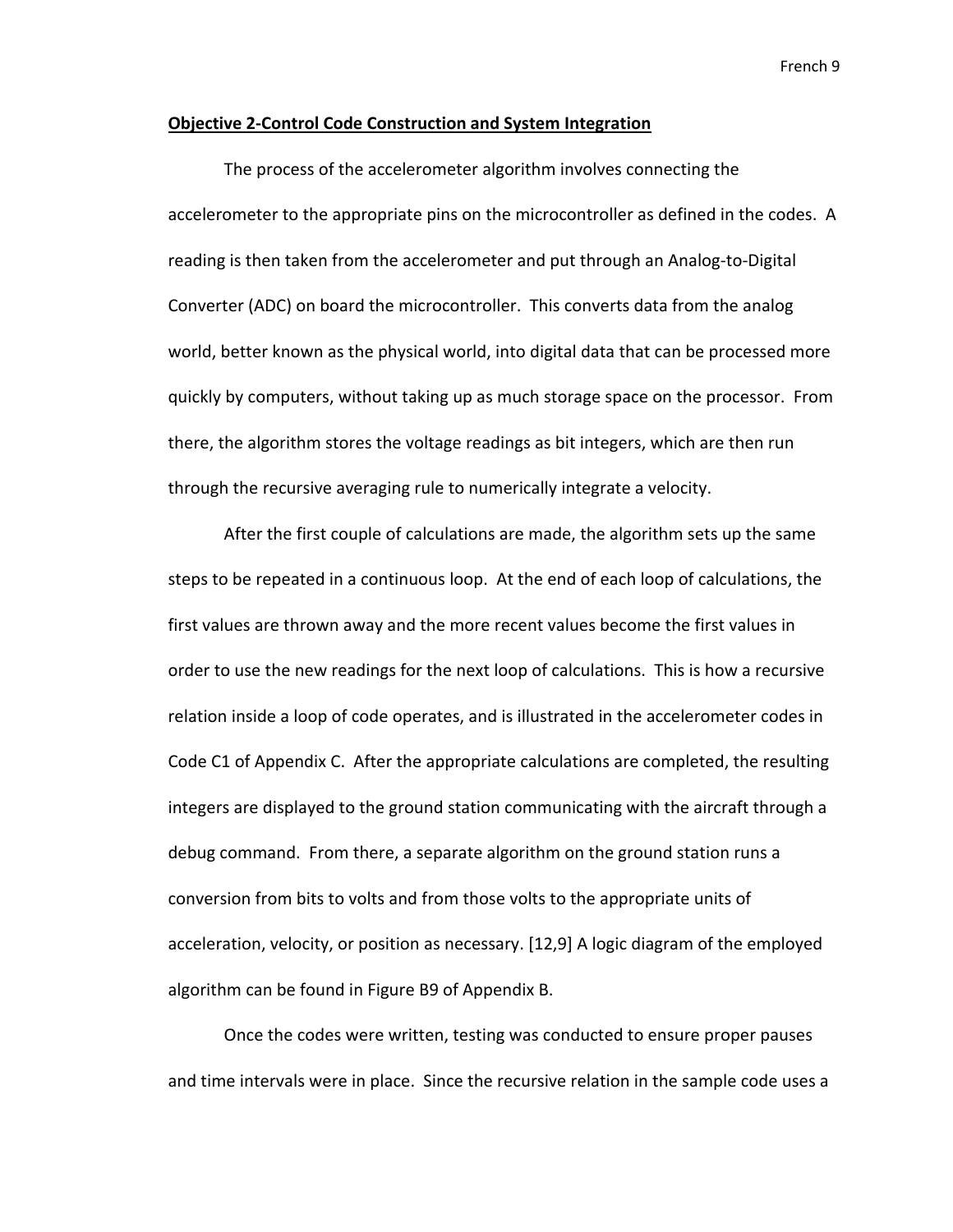fixed time interval, dt, it was necessary to know the exact amount of time needed for the microprocessor to run the loop each time. To remedy this, HIGH and LOW codes were temporarily entered into the loop to turn up the voltage in an unused pin at the beginning of the loop, and then turn it off halfway through the loop. An oscilloscope was then connected to the unused pin to display the voltage changes temporarily placed in the code. This registered as a square wave function on the oscilloscope, which made finding the period quite simple. This period was the representation of the actual amount of time taken to run the loop for each pass. Additional pauses were then inserted into the code to round the total time needed to an even 100 milliseconds, and the HIGH and LOW codes were removed.

The same methods that were used in the accelerometer algorithm were employed with the rate gyros as well. In this case, the output of the device was the instantaneous rotational velocity, which was then numerically integrated once to convert to the instantaneous rotational position. The codes for the rate gyros can be found in Code C2 of Appendix C. So between the accelerometer and rate gyro readouts, the aircraft operator would have instantaneous real‐time information of the aircraft's acceleration, position, velocity, orientation in three dimensions, and the rate at which that orientation was changing. This is just like the airspeed indicator and attitude indicator in today's modern aircraft, but with higher rate of update, and at lower weight. While the aircraft instruments provide information to a pilot in the cockpit, these components provide the information to a remote ground station, which is more pertinent to the setup of the research.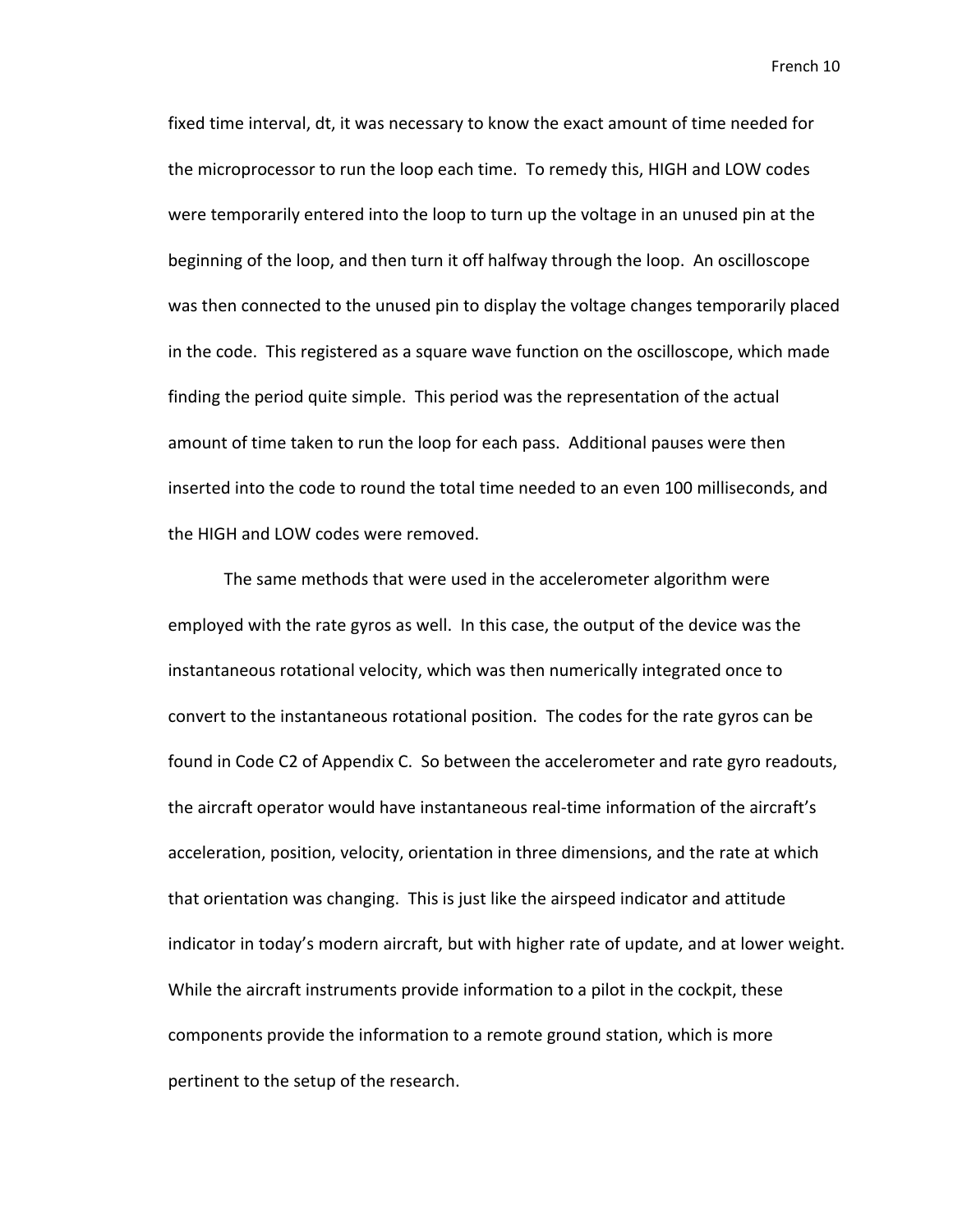The test aircraft to be used with this project was a simple remote‐controlled prototype aircraft provided by the Design Build and Fly (DBF) team. It was a conventional tail‐dragger design with a conventional tail section, which many tests showed would have the best performance with the least amount of drag. The aircraft was constructed using a special type of composite wrapped in a polymer coat that would reinforce its strength amidst vibrations in the air, and had two composite arrow shafts supporting the length of the fuselage. This aircraft was then mounted with an electric motor and propeller and was ready to fly.

Once completed, the Design Build and Fly team would relinquish the aircraft while embarking upon the construction of their competition plane. The test aircraft would then be fitted with the control circuit board constructed by Dr. Huang, containing the necessary components needed for the first phase of flight testing: position and attitude tracking. This was to be accomplished by programming the aforementioned coding into the microprocessor, or flight computer, and linking it to a ground station via radio communication. The ground station would be equipped with imaging software to show the aircraft's position and attitude in three-dimensional space. If successful, this would show the codes and equipment to be fully operational and ready for the second of flight testing: autonomous three‐dimensional stabilization.

The selection of a proper constant time interval is still essential for the proper functioning of the algorithm. The averaging method operates by taking the average of acceleration values provided by the analog‐to‐digital converter and multiplying it by the constant time interval that occurs between the two accelerations. The selection of the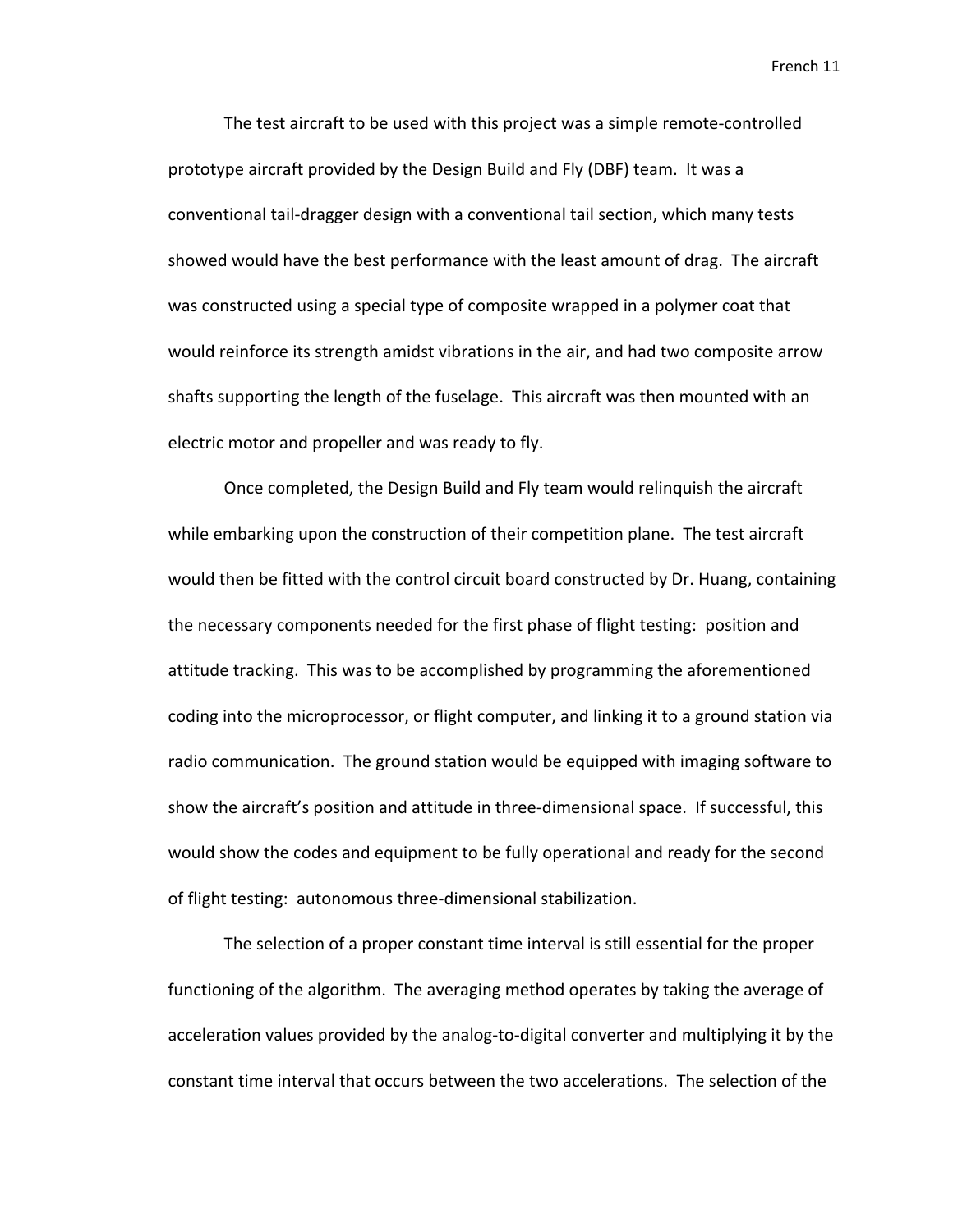length of the time interval directly affects the amount of error present in the data. The physics behind signal processing teaches that a higher sampling rate contains less error within the resulting data. However, under one of the previously mentioned methods, more accuracy would have been accompanied by reaching the maximum value of 1023 much quicker, thus limiting how far the aircraft could go in the physical world and still be tracked. The averaging method only uses two acceleration points at a time. After performing the necessary calculations, the recursive aspect throws away the oldest value and shifts the most recent value in its place. The newest value then becomes the second value needed to run the algorithm on the next loop pass. With this method, the only time interval limitation is the processing capability of the analog‐to‐digital converter. A small amount of time is needed between readings to allow the converter to reset itself in preparation for the next reading. That, reset time is the only limit on how fast the sampling rate can be and thus, how small the time interval can be.

Once the best method was chosen, it had to be employed, simulated with test codes and functions, and rewritten many times to ensure proper syntax and logical paths were followed, allowing for any possible errors that could arise within the system while measurements were being taken. As is customary of testing components and parts of aircraft in the design and construction phase, these extensive simulations give the best idea possible of how components or codes will behave in the real world by running them in a controlled lab environment. Fortunately, after much troubleshooting and many extensive simulations, the code is hypothesized to be successful when put into the aircraft for flight testing. To simulate this, a function generator was connected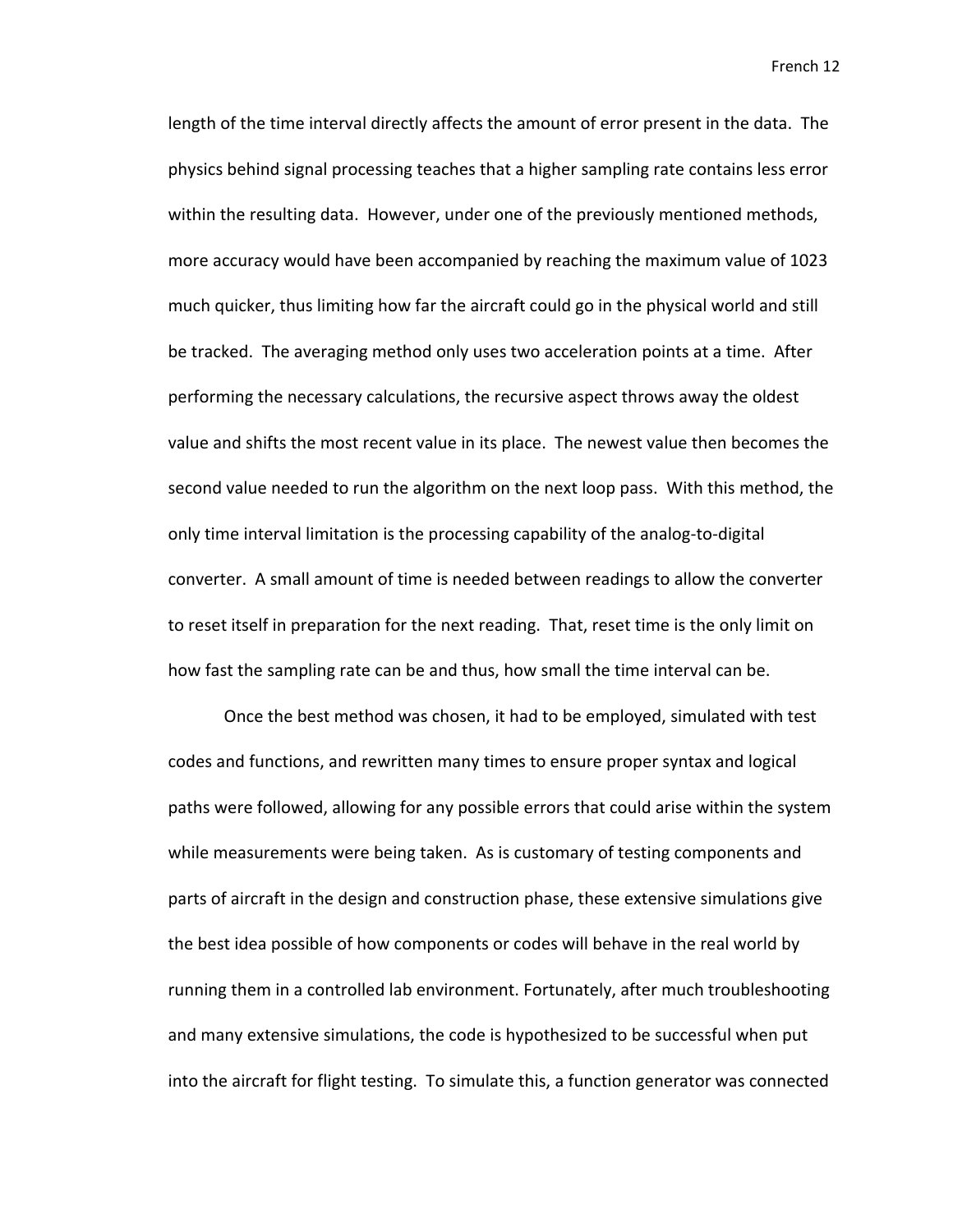to the microprocessor instead of an actual accelerometer. This function generator then fed a simple oscillating sine wave to the microprocessor and the accelerometer algorithm showed the aircraft oscillating in its flight path and velocities. The rate gyro codes were tested in much the same way.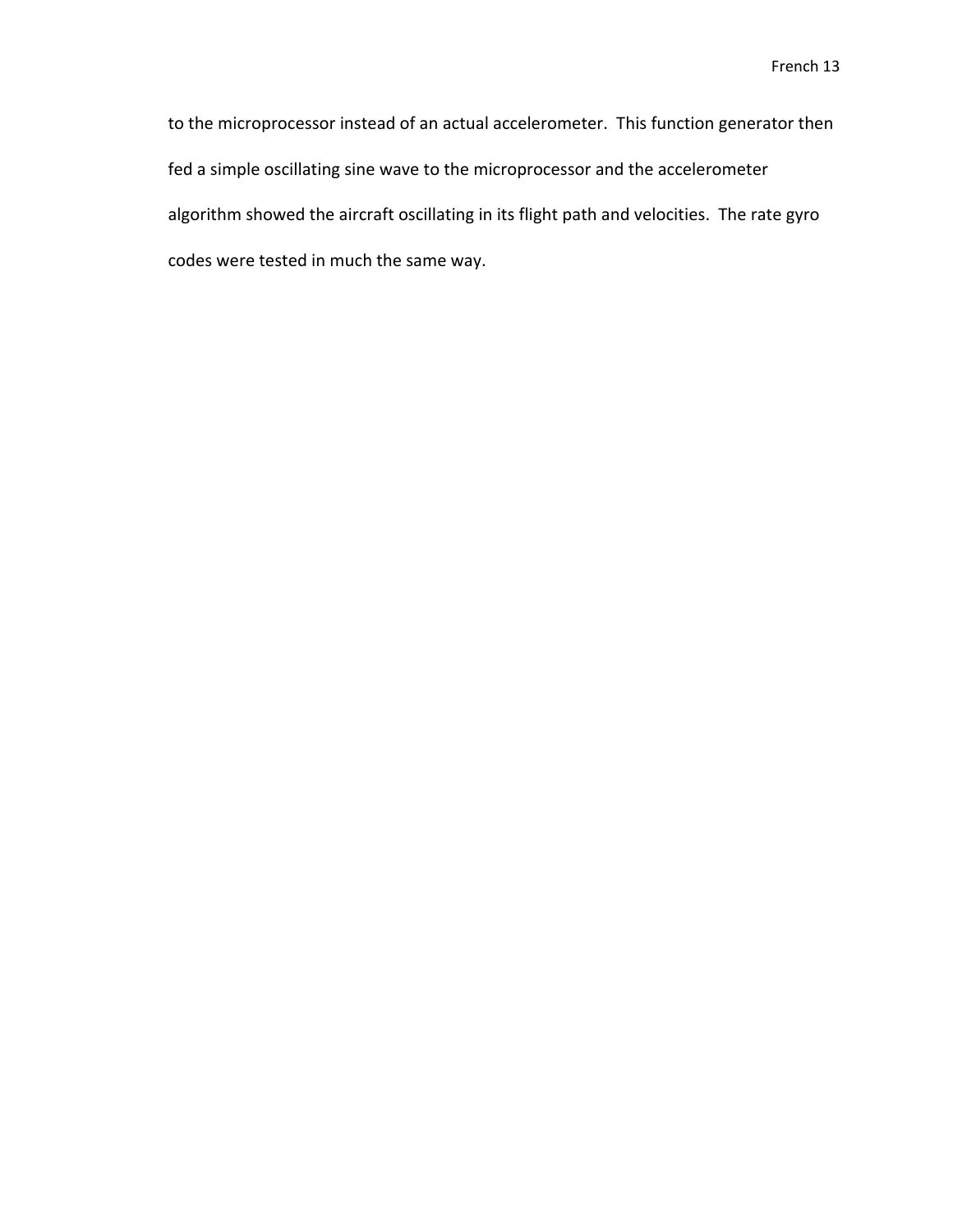### **Lessons Learned and Results**

The hardest part of anything involving computer programming is being able to articulate an idea or concept in terms a computer would understand and be able to execute. The next most difficult task is the extensive troubleshooting involved. When the code is tested and the results are different from what they should be, where does one begin to search for the problem? One of the most valuable lessons learned on this project is organization and proper "book‐keeping" when writing code. This is necessary for searching through lines of code for the one punctuation mark that is out of place. Mastery of an entirely new system of code that was completely different from any previous programming experiences was required. As a result, I gained new appreciation for the extensive knowledge and skill required for complex computer programming.

Aside from an appreciation for programming, I learned many other valuable lessons. For example, I learned proper ways to construct many different circuits. Although circuits have a firm root in Electrical Engineering, many physics considerations come into play. The incorporation of capacitors in conjunction with an oscillator was necessary to override the onboard oscillator in the microprocessor to allow faster processing speeds. The oscillator system on board the microprocessor consists of an oscillator and two capacitors. The system was duplicated outside the microprocessor in the connected circuits to override the onboard oscillator with one five times faster. The functions performed in the tracking codes would have taken much longer at the default speeds on the microprocessor, which would ultimately lead to less accurate readings by the analog‐to‐digital converter when accounting for a constant time interval, dt. I also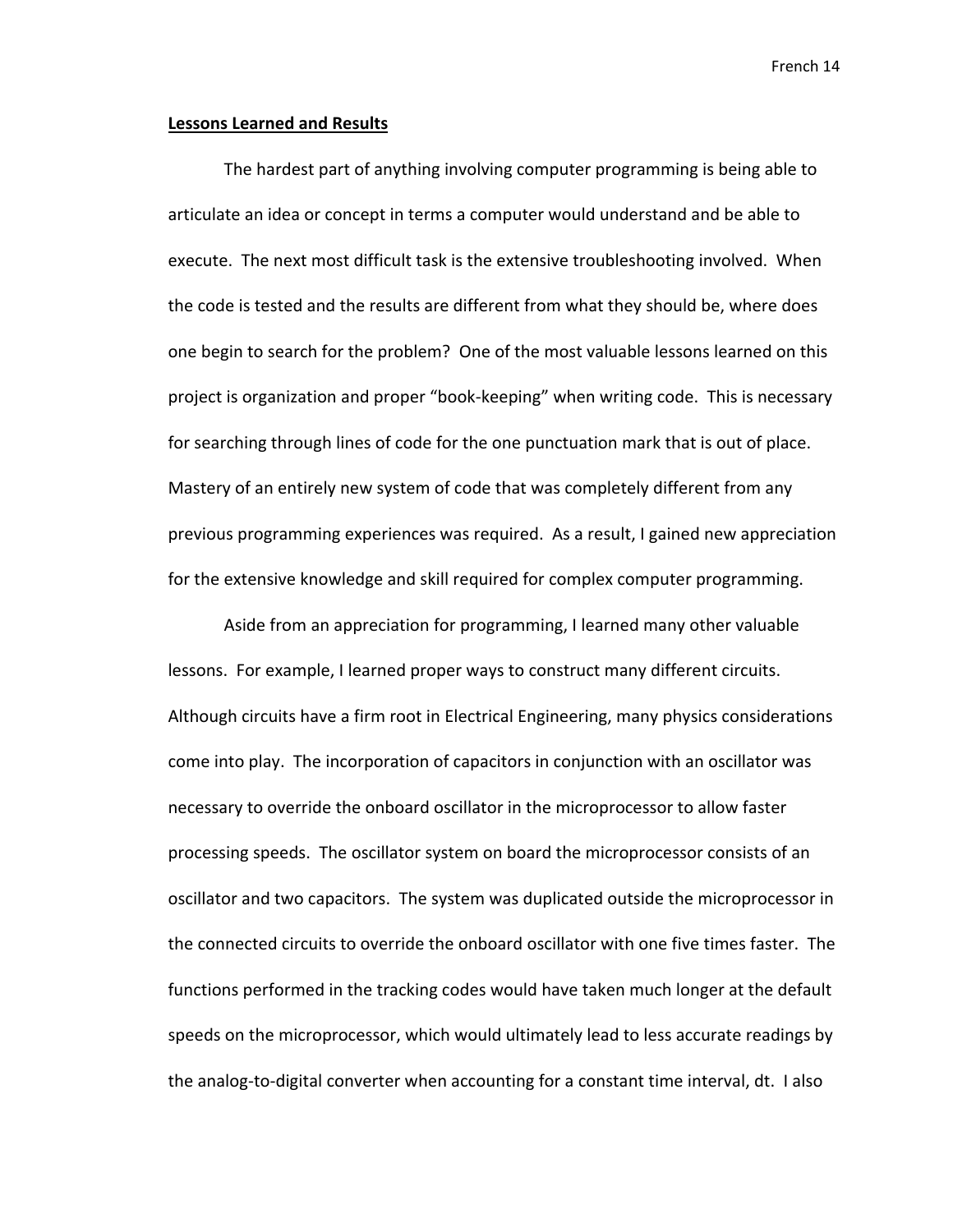had several practical uses of signal processing skills from optional circuit additions such as the oscillator to noise moderation and reduction monitored by the oscilloscope.

Simulations that were run on the algorithm proved to be successful. The function generator sent simulated raw data to the microprocessor for analysis and successfully showed the aircraft's position about all three coordinate axes as well as the rates of rotations and in which direction within a few tenths of an inch. The only thing that remains for completing the simulations is to put the data into imaging software such as LabView, and map a visual representation of the plane's flight path and orientation.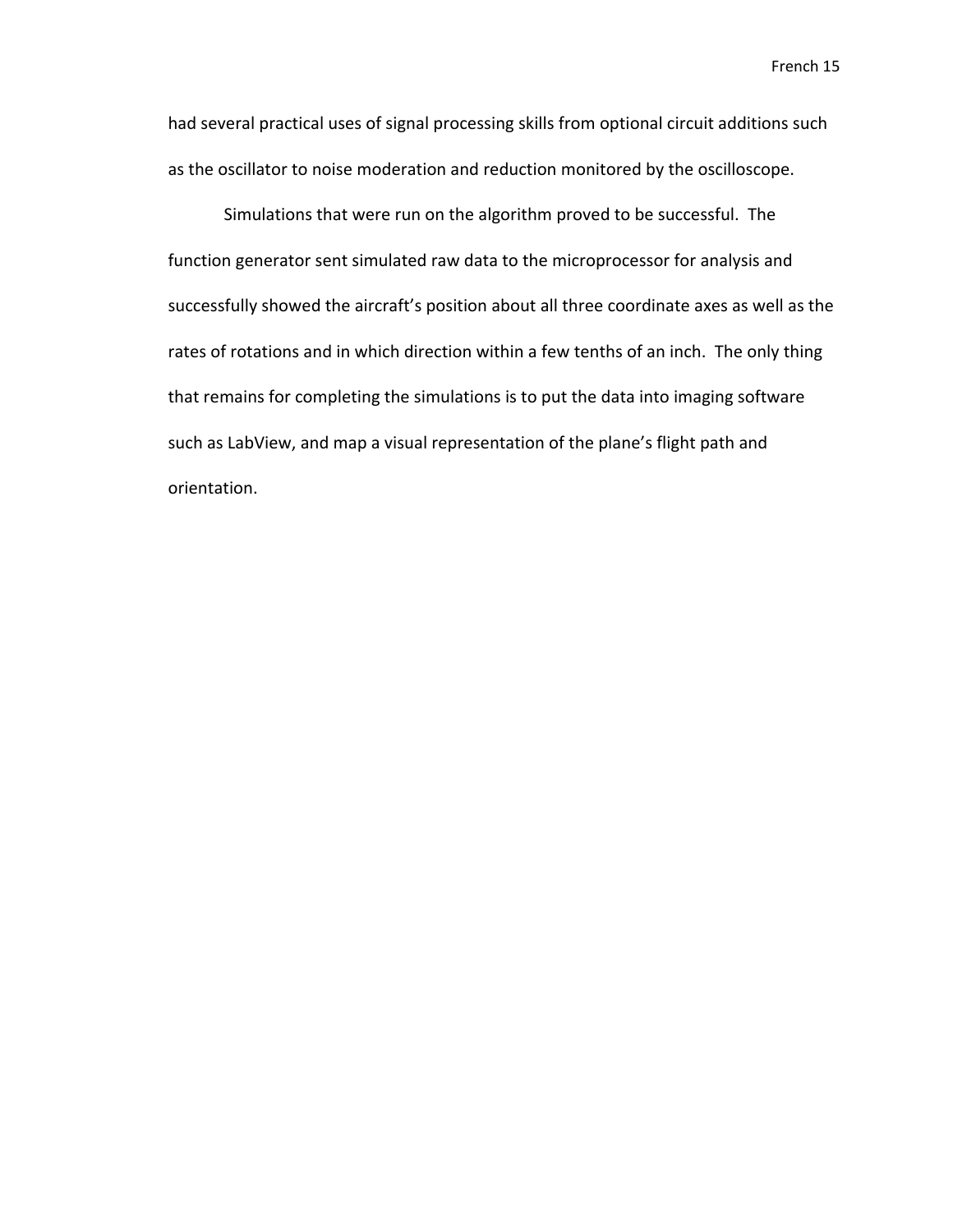### **Continued Research**

The next step for continued research is the completion of Objectives 3 and 4. Objective 3 is the first step towards automation, and uses Digital‐to‐Analog conversion to take inputs from the microprocessor and use them as analog manipulations of the flight controls to achieve a desired control input. The first step would be to position weights on the aircraft in a purposeful attempt to place the center of gravity of the aircraft in an unstable condition. Under normal circumstances, this would cause the aircraft to be extremely difficult to control for a human pilot and could eventually lead to an unsafe end to the flight. However, this is how many acrobatic and attack aircraft are configured, which gives them a higher degree of maneuverability and response to control inputs. The other condition would be a stable center of gravity that is extremely easy to control, but will not respond to abrupt control inputs or needs for high maneuverability. Placement of the control circuit on the aircraft would be important as well in an effort to reduce electrical noise from the motor. Therefore, the circuit should be placed on the fuselage somewhere near the center of gravity, which will be at enough distance to reduce the noise significantly.

The first consideration before trying autonomous flight control is autonomous flight stabilization. While in flight, one of these weights will cause the aircraft to deviate from straight and level flight. The codes would command the microprocessor to constantly monitor the real‐time tracking data from the control circuit. Once a deviation is discovered to be outside the acceptable pre‐programmed limits, the microprocessor would send commands to the control circuit to manipulate the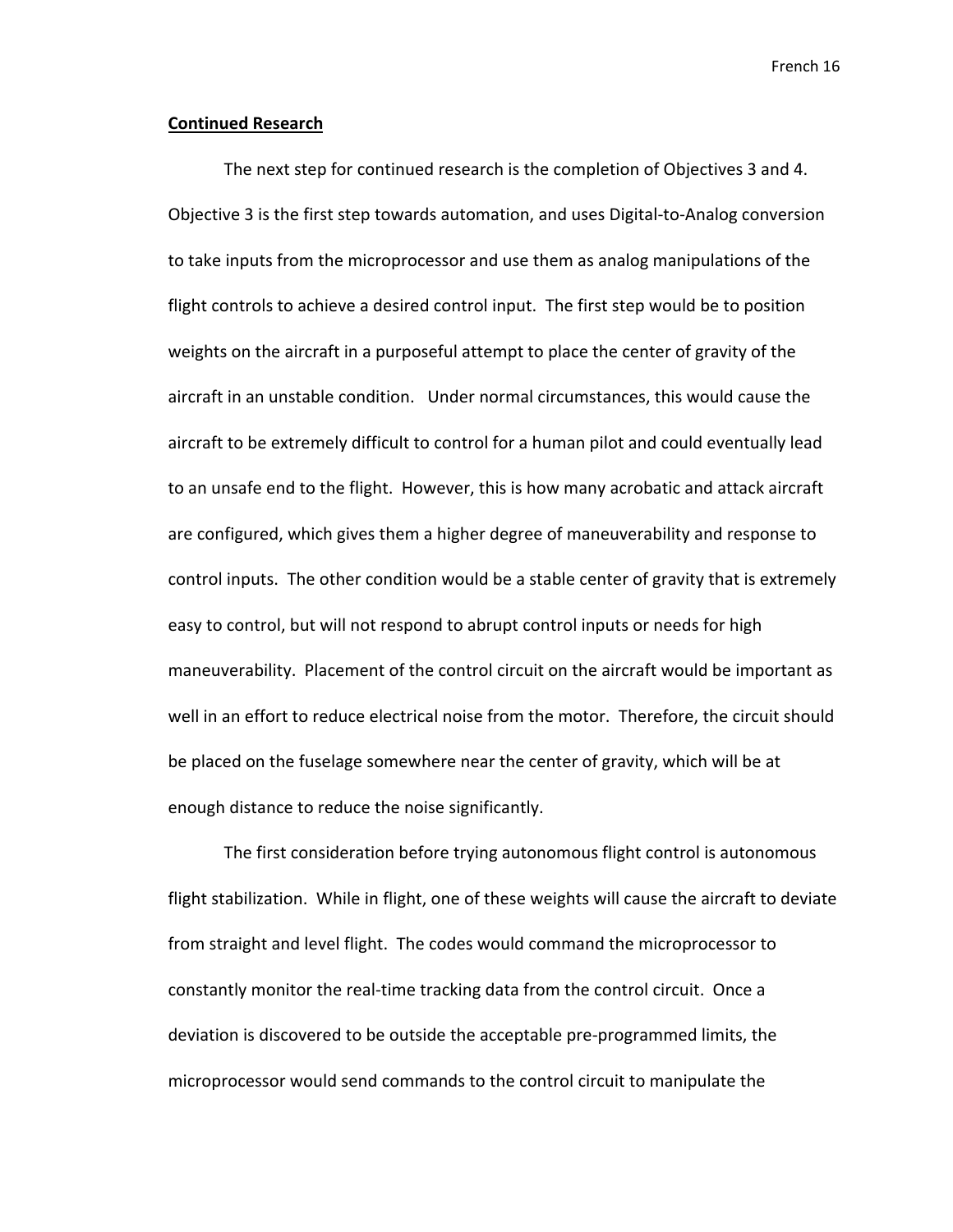necessary flight controls until the aircraft was brought back into an acceptable configuration.

Once the flight stabilization has been achieved, the next step is automated flight. This task builds upon the previous task of flight stabilization. In addition to monitoring the aircraft's orientation in three dimensions, the microprocessor will monitor the aircraft's trajectory according to a pre‐determined route. Should the aircraft deviate from the course; the microprocessor will signal the control circuit to manipulate the necessary flight controls in order to return the aircraft to the proper course. In other words, the microprocessor will monitor orientation stability, flight path stability, and also control other aspects of the flight such as holding an altitude, or maintaining a specific rate of climb or descent.

Once the previous goals are achieved, the main idea would be to adapt the aircraft and its controls to make them more user-friendly. As a physicist, a common concern is a user‐friendly interface if the final product is to be used by someone else. Therefore, some aesthetics would be added to the system, such as the ability to program the flight plan through a tablet pc or even a palm pilot. This would allow the pilot to draw the flight plan in three dimensions from start to finish, then upload it to the aircraft and send it on its way.

Other considerations are the possible uses for such an aircraft. The largest possibility is military use as a completely autonomous Unmanned Aerial Vehicle. To accommodate this possibility, more considerations would be needed to allow tasks to be performed in addition to primary flight directives. For example, servos could be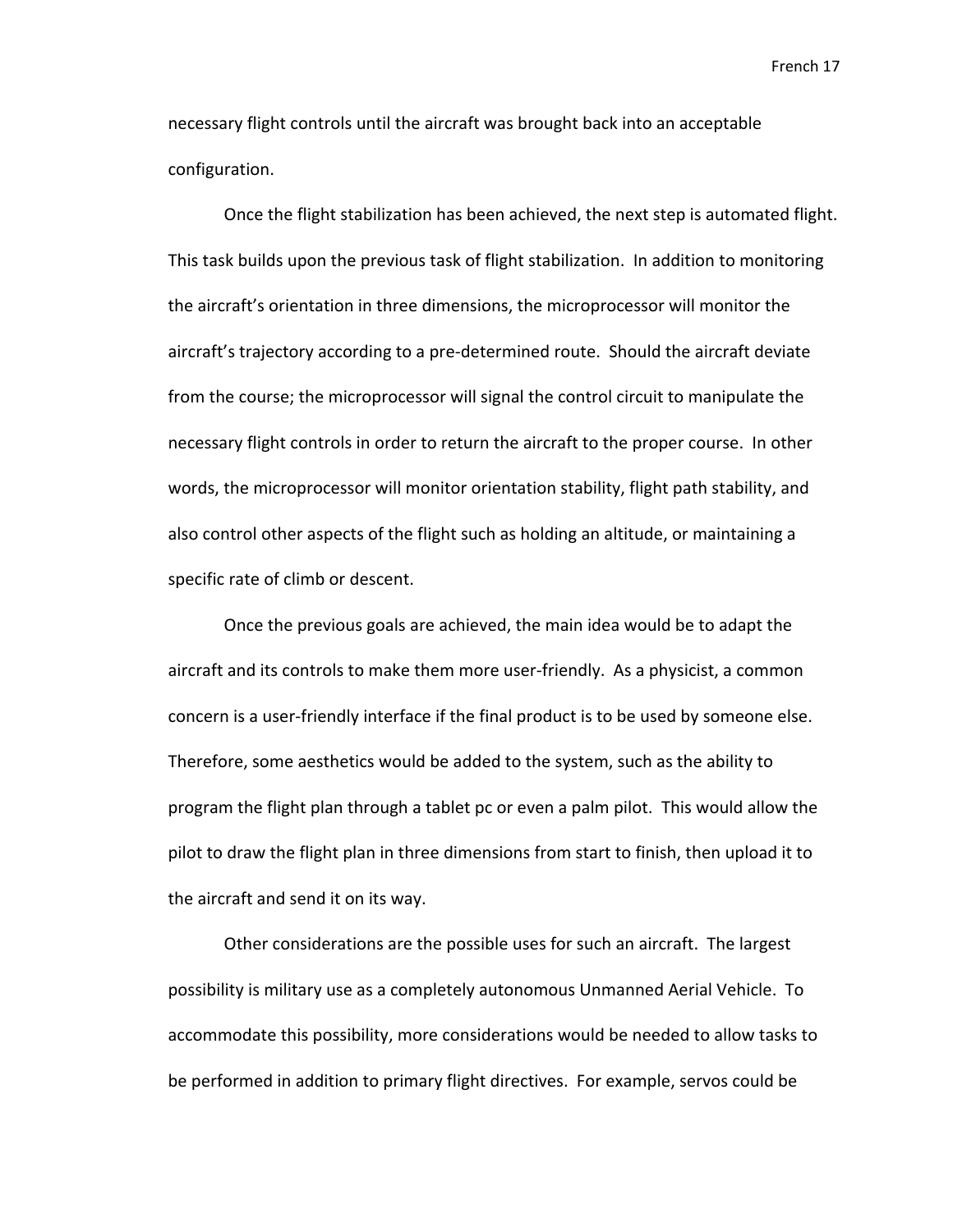mounted into the wings to control pylons holding fuel tanks, rockets, or cargo. It would be necessary for an autonomous aircraft such as this to be able to perform mission directives in addition to flying itself from point A to point B. The pilot would have an option in the pre‐flight stages, after drawing up the flight plan, to add waypoints into the flight plan. At these waypoints, he or she may assign a task or function to a specific waypoint. Once airborne, the aircraft will pass the waypoint and the microprocessor will focus on performing the pre‐assigned tasks before switching to the next leg of the flight path. This further accommodates any necessary military mission, from attacking a prime target to providing humanitarian assistance in a war-torn country.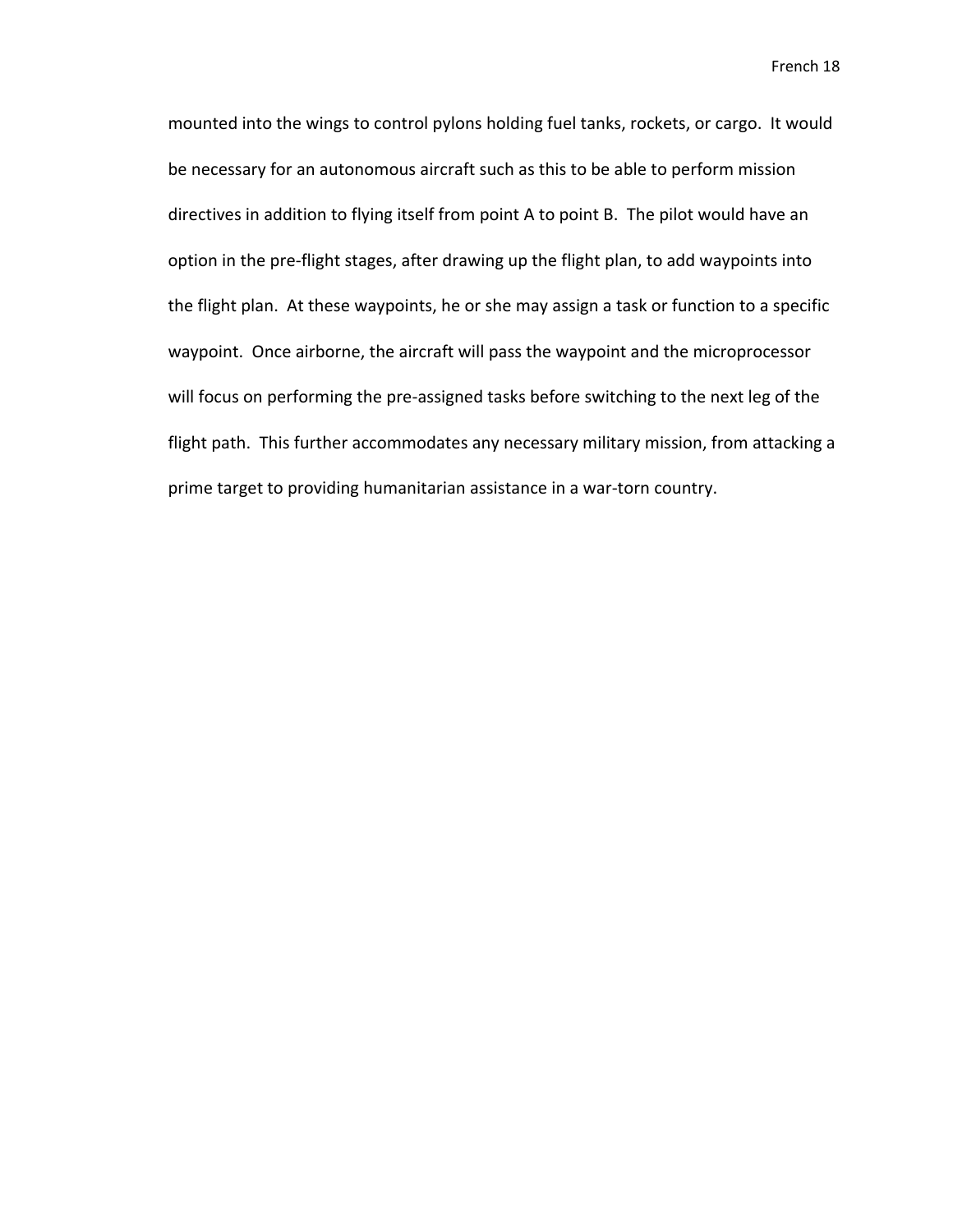### **Closing Statements**

In one academic year, significant progress was made on this project. The groundwork was almost completed. After flight tests, this groundwork will allow the true test and construction of the prototype. The project has required the acquisition of knowledge in many crucial areas in today's career paths from structural mechanics, to signal processing, to computer programming with assembly codes. Despite the fact that not all of the goals were achieved, the crucial ground‐breaking tasks were completed. Should this project be continued in the future, preparations will already be completed, and the majority of the time can be spent on the meat of the project—striving for completely autonomous flight.

Vince Lombardi once said, "Give us the tools, and we will get the work done." In this project the tools have been shaped from scratch. They have been molded and forged with the utmost of care, and are ready to be used to accomplish revolutionary feats in aviation and military technology. With this advancement, lives would no longer be lost needlessly in war. Humanitarian relief could be distributed with more efficiency and live‐saving speed. All that remains is to complete the work with the tools that have been created for that very purpose. Built upon this foundation, autonomous flight can be achieved.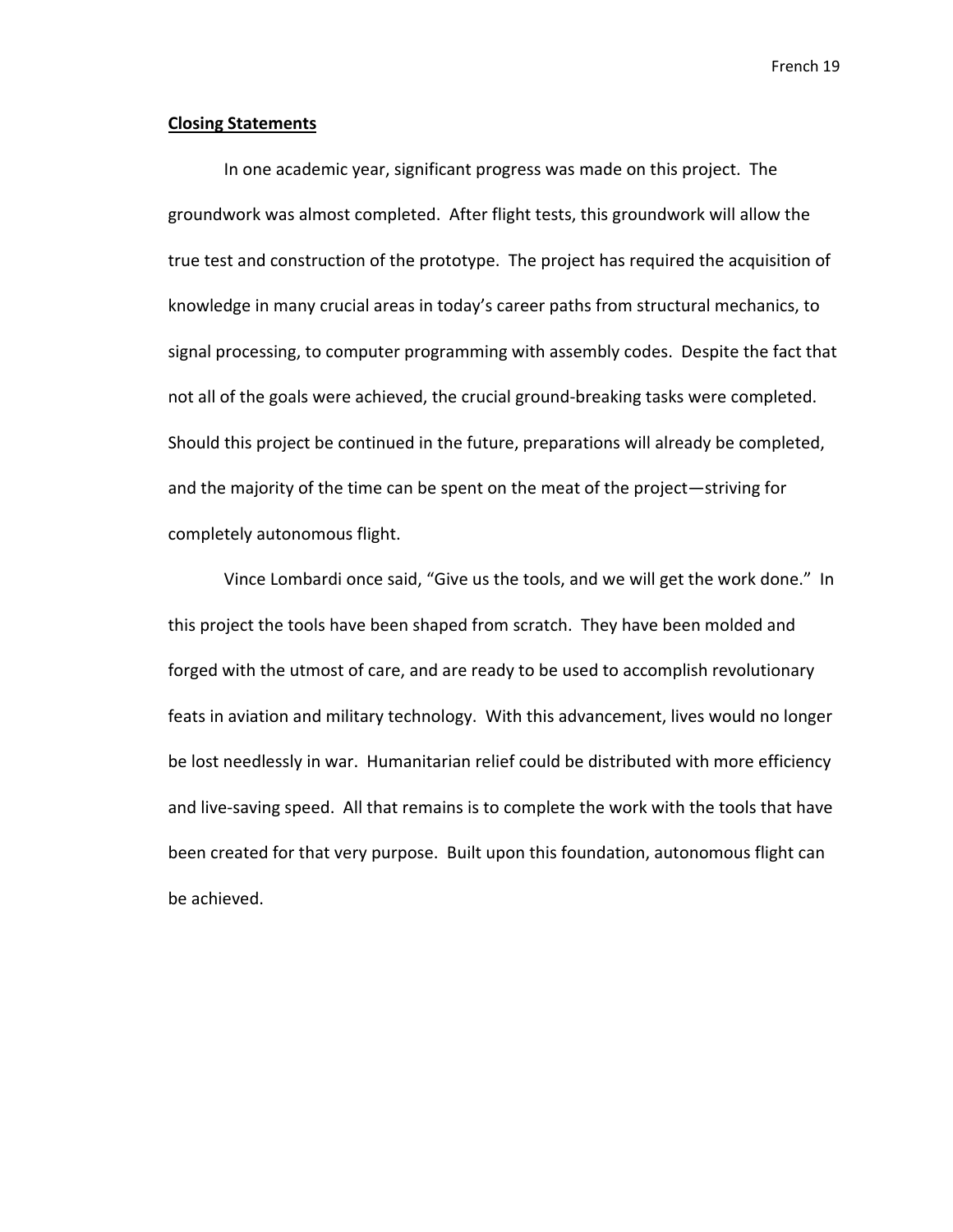## **Appendix A‐System Photographs**



**Figure A1: Microprocessor Configured for Analog‐to‐Digital Conversion.**



**Figure A2: Simple Conventional Design Similar to the Test Aircraft [12].**



**Figure A3: Rate Gyros Designed for Use in a MEMS Device [11].**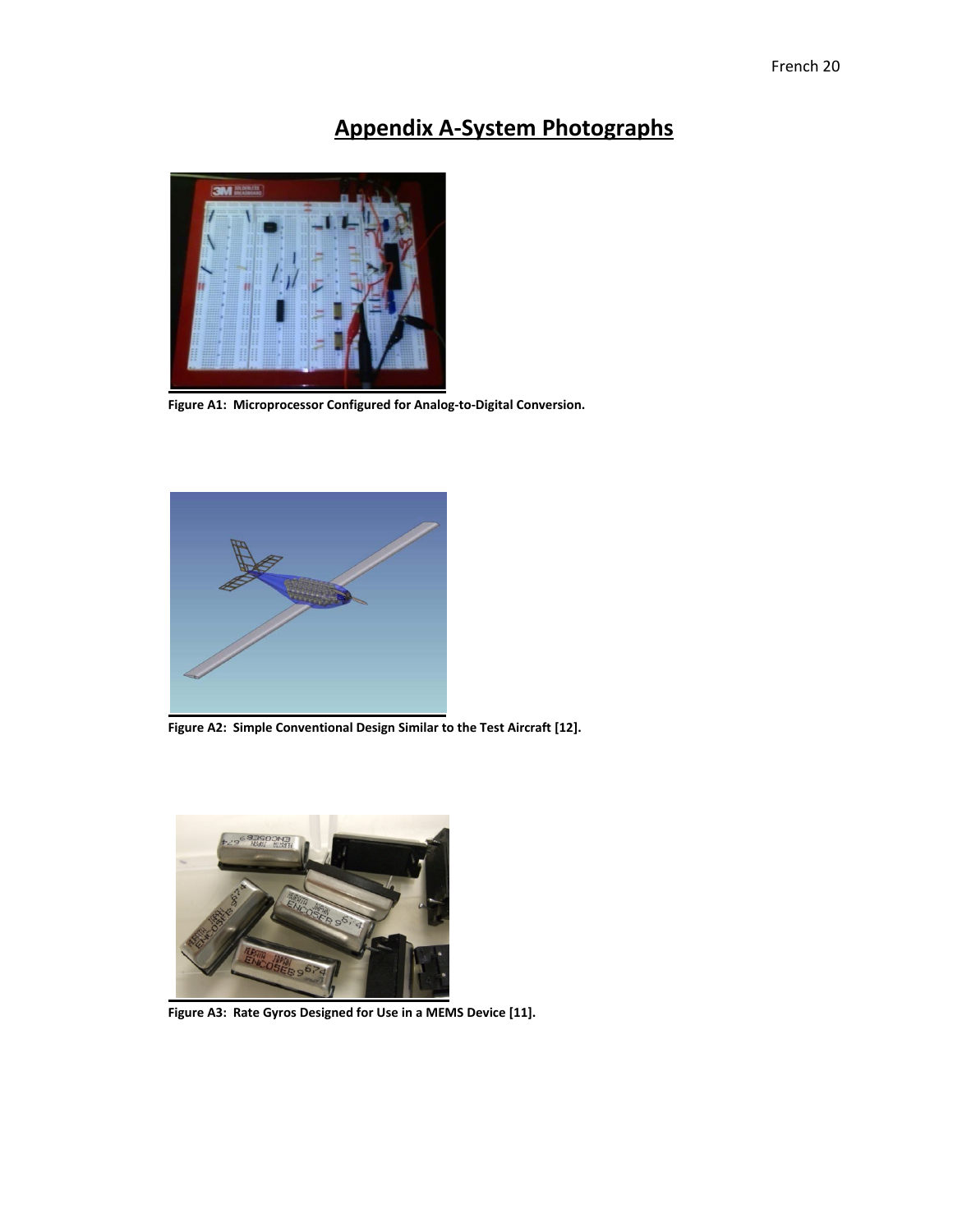

**Figure A4: Rate Gyro Similar to One in Control Circuit [18].**



www.HVWTech.com

**Figure A5: Three‐Axis Accelerometer Similar to One Used in Control Circuit [8].**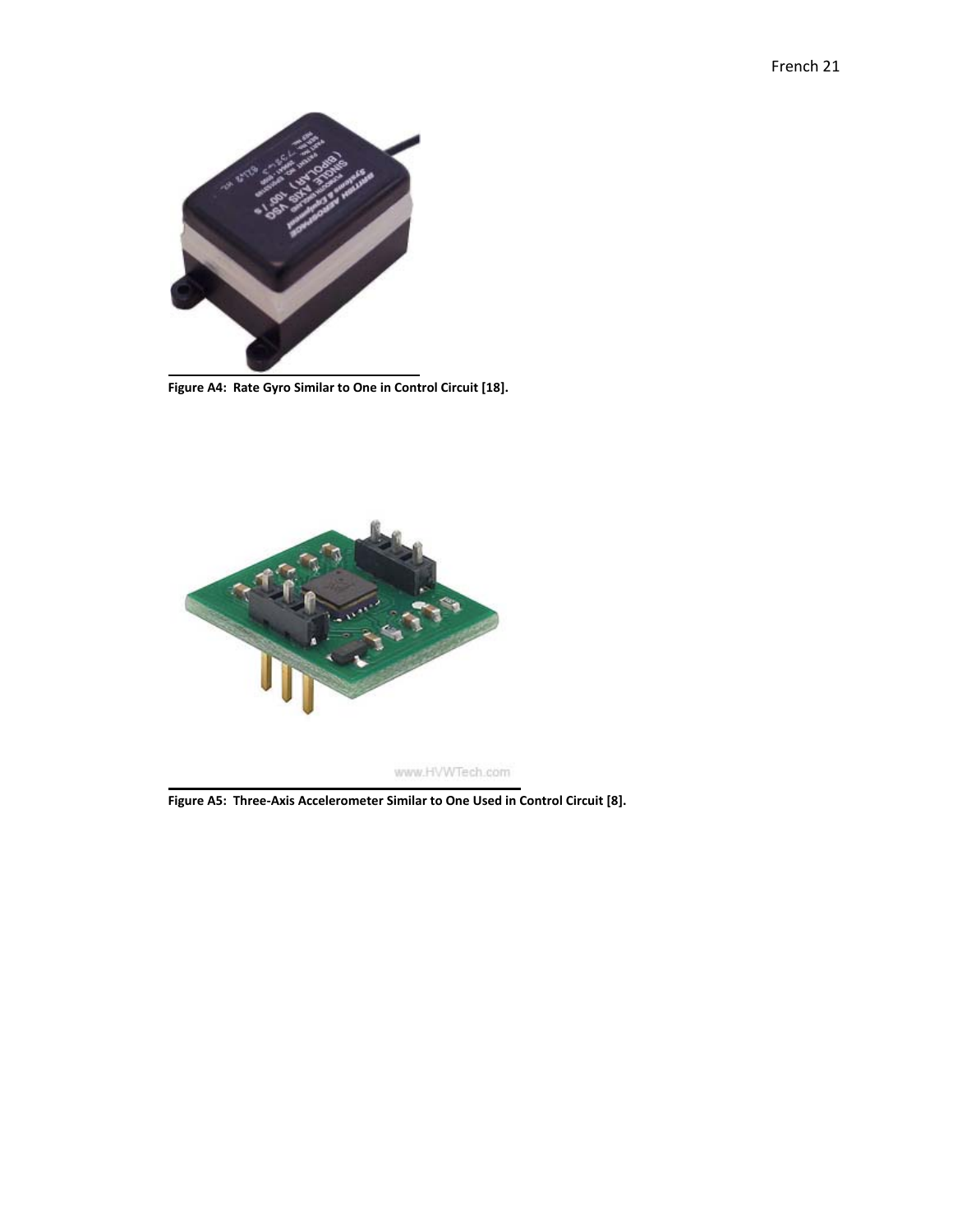

## **Appendix B‐System Diagrams**

**Figure B1: PIC16F877 Pin Diagram [12].**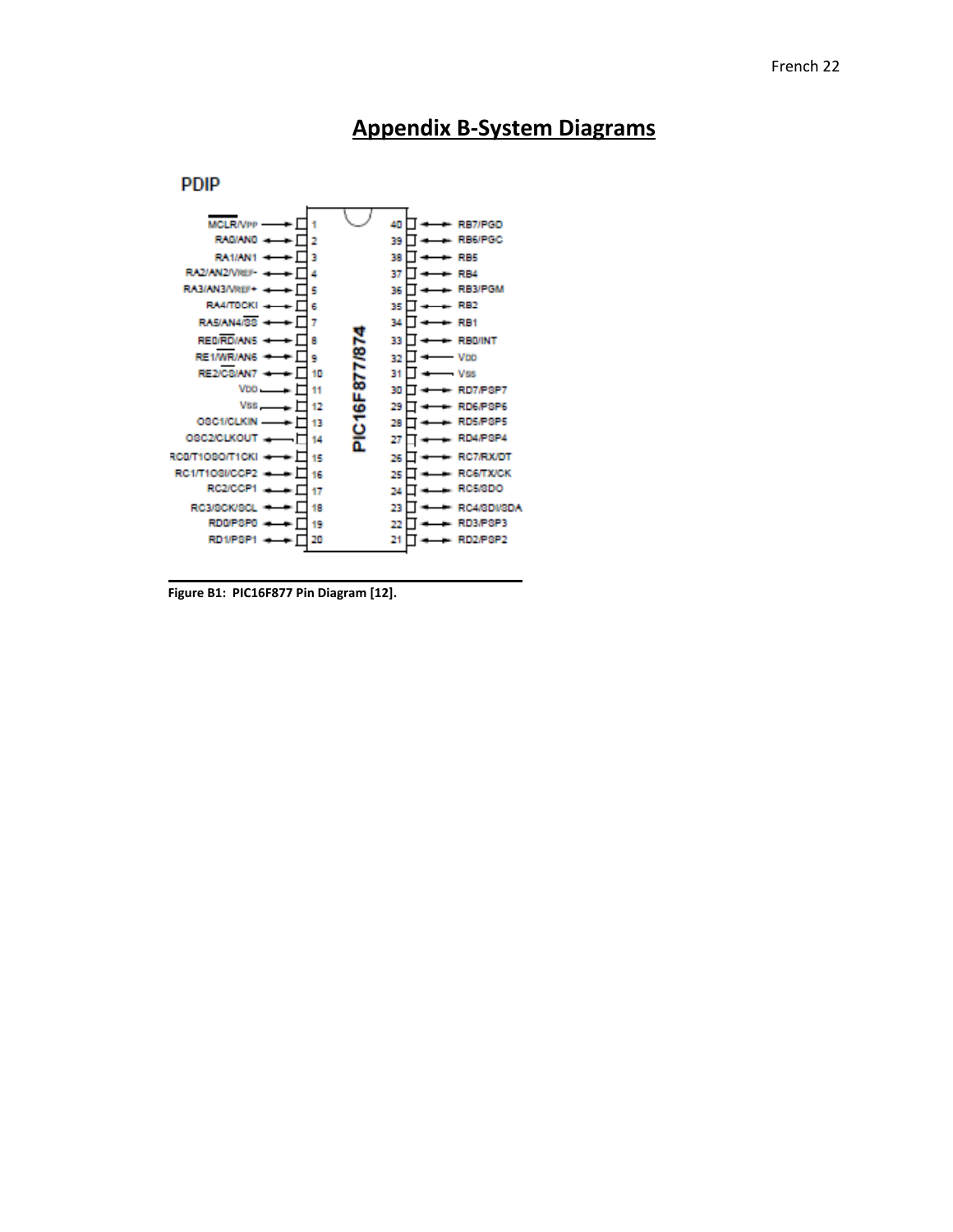

**Figure B2: PIC16F877 Block Diagram [12].**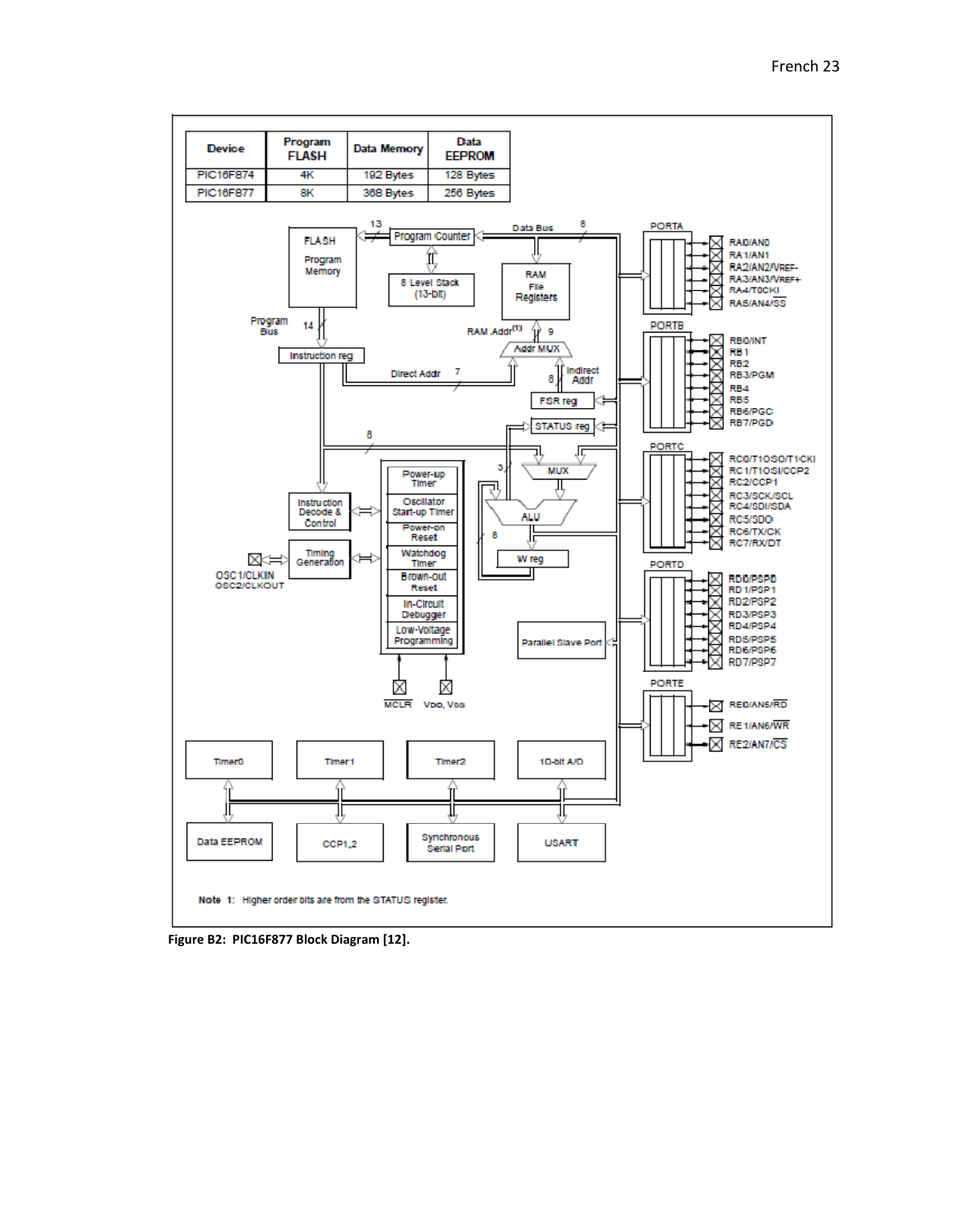| <b>Pin Name</b>     | <b>DIP</b><br>Pin# | <b>PLCC</b><br>Pin# | <b>GFP</b><br>Pin# | <b>VO/P</b><br><b>Type</b> | <b>Buffer</b><br><b>Type</b> | <b>Description</b>                                                                                                                                                                                                |
|---------------------|--------------------|---------------------|--------------------|----------------------------|------------------------------|-------------------------------------------------------------------------------------------------------------------------------------------------------------------------------------------------------------------|
| OSC1/CLKIN          | 13                 | 14                  | 30                 | п                          | ST/CMOS <sup>(4)</sup>       | Oscillator crystal input/external clock source input.                                                                                                                                                             |
| OSC2/CLKOUT         | 14                 | 15                  | 31                 | Ō                          |                              | Oscillator crystal output. Connects to crystal or resonator<br>in crystal oscillator mode. In RC mode, OSC2 pin outputs<br>CLKOUT which has 1/4 the frequency of OSC1, and<br>denotes the instruction cycle rate. |
| <b>MCI RMPP</b>     | 1                  | $\overline{2}$      | 18                 | I/P                        | ST                           | Master Clear (Reset) input or programming voltage input.<br>This pin is an active low RESET to the device.                                                                                                        |
|                     |                    |                     |                    |                            |                              | PORTA is a bi-directional I/O port.                                                                                                                                                                               |
| RA0/AND             | 2                  | з                   | 19                 | ľO                         | πL                           | RA0 can also be analog input0.                                                                                                                                                                                    |
| RA1/AN1             | 3                  | 4                   | 20                 | ľЮ                         | πL                           | RA1 can also be analog input1.                                                                                                                                                                                    |
| RA2/AN2/VREF-       | 4                  | 5                   | 21                 | l'O                        | πL.                          | RA2 can also be analog input2 or negative<br>analog reference voltage.                                                                                                                                            |
| RA3/AN3/VREF+       | 5                  | 6                   | 22                 | l'O                        | TTL                          | RA3 can also be analog input3 or positive<br>analog reference voltage.                                                                                                                                            |
| RA4/T0CKI           | 6                  | 7                   | 23                 | l'O                        | <b>ST</b>                    | RA4 can also be the clock input to the Timer0 timer/<br>counter. Output is open drain type.                                                                                                                       |
| RA5/SS/AN4          | 7                  | 8                   | 24                 | ľЮ                         | πL                           | RA5 can also be analog input4 or the slave select for<br>the synchronous serial port.                                                                                                                             |
|                     |                    |                     |                    |                            |                              | PORTB is a bi-directional I/O port. PORTB can be soft-<br>ware programmed for internal weak pull-up on all inputs.                                                                                                |
| <b>RB0/INT</b>      | 33                 | 36                  | 8                  | ľЮ                         | TLST <sup>(1)</sup>          | RB0 can also be the external interrupt pin.                                                                                                                                                                       |
| RB <sub>1</sub>     | 34                 | 37                  | я                  | l'O                        | πL                           |                                                                                                                                                                                                                   |
| RB <sub>2</sub>     | 35                 | 30.                 | 10                 | ľO                         | πL                           |                                                                                                                                                                                                                   |
| RB3/PGM             | 36                 | 39                  | 11                 | <b>IO</b>                  | πL                           | RB3 can also be the low voltage programming input.                                                                                                                                                                |
| RB <sub>4</sub>     | 37                 | 41                  | 14                 | I'O                        | πL                           | Interrupt-on-change pin.                                                                                                                                                                                          |
| RB <sub>5</sub>     | 33                 | 42                  | 15                 | I/O                        | πL                           | Interrupt-on-change pin.                                                                                                                                                                                          |
| RB6/PGC             | 39                 | 43.                 | 16                 | <b>IO</b>                  | TLST <sup>(2)</sup>          | Interrupt-on-change pin or In-Circuit Debugger pin.<br>Serial procramming clock.                                                                                                                                  |
| RB7/PGD             | 41                 | 44                  | 17                 | <b>I</b> O                 | TLST <sup>(2)</sup>          | Interrupt-on-change pin or In-Circuit Debugger pin.<br>Serial programming data.                                                                                                                                   |
| Legend: $I = input$ | $O =$ output       | $=$ Not used        |                    | $TTL = TTL$ input          | $UO = input/output$          | $P = power$<br>ST = Schmitt Trigger input                                                                                                                                                                         |

**Table B1: PIC16F877 Pin Descriptions [12].**

 $TTL = TTL input$  $-$  = Not used

Note 1: This buffer is a Schmitt Trigger input when configured as an external interrupt.

2: This buffer is a Schmitt Trigger input when used in Serial Programming mode

3: This buffer is a Schmitt Trigger input when configured as general purpose I/O and a TTL input when used in the Parallel Slave Port mode (for interfacing to a microprocessor bus).

4: This buffer is a Schmitt Trigger input when configured in RC oscillator mode and a CMOS input otherwise.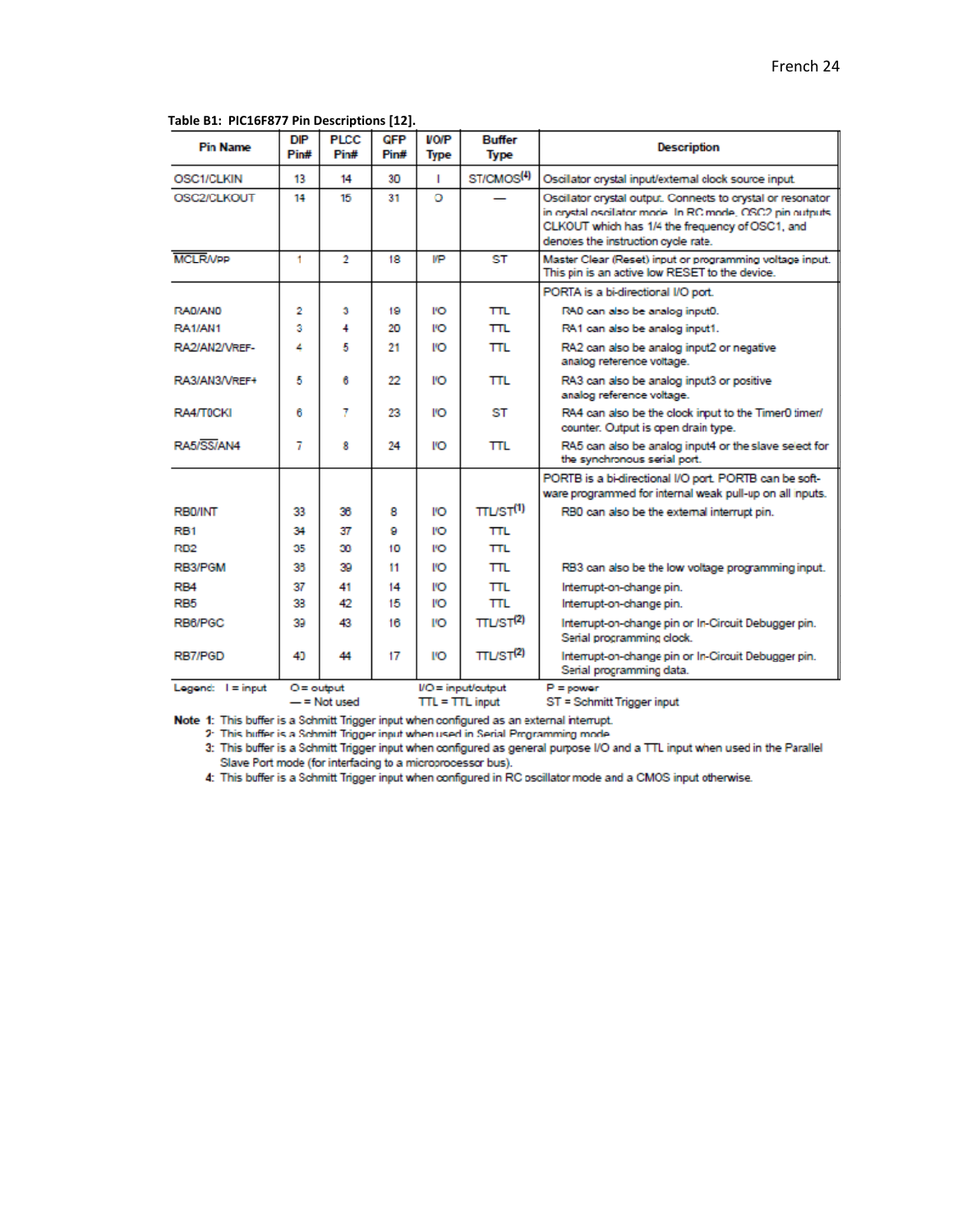|  |  |  | Table B2: PIC16F877 Pin Descriptions Continued [12]. |
|--|--|--|------------------------------------------------------|
|--|--|--|------------------------------------------------------|

| <b>Pin Name</b>     | <b>DIP</b><br>Pin# | <b>PLCC</b><br>Pin# | <b>OFP</b><br>Pin# | <b>VO/P</b><br><b>Type</b> | <b>Buffer</b><br><b>Type</b> | <b>Description</b>                                                                                     |
|---------------------|--------------------|---------------------|--------------------|----------------------------|------------------------------|--------------------------------------------------------------------------------------------------------|
|                     |                    |                     |                    |                            |                              | PORTC is a bi-directional I/O port.                                                                    |
| RC0/T1OSO/T1CKI     | 15                 | 16                  | 32                 | <b>I/O</b>                 | ST                           | RCD can also be the Timer1 oscillator output or a<br>Timer1 clock input.                               |
| RC1/T1OSI/CCP2      | 16                 | 18                  | 35                 | IVO                        | ST                           | RC1 can also be the Timer1 oscillator input or<br>Capture2 input/Compare2 output/PWM2 output.          |
| RC2/CCP1            | 17                 | 19                  | 36                 | <b>I/O</b>                 | ST                           | RC2 can also be the Capture1 input/Compare1<br>output/PWM1 output.                                     |
| RC3/SCK/SCL         | 18                 | 20                  | 37                 | <b>I/O</b>                 | ST                           | RC3 can also be the synchronous serial clock input/<br>output for both SPI and I <sup>2</sup> C modes. |
| RC4/SDI/SDA         | 23                 | 25                  | 42                 | I/O                        | ST                           | RC4 can also be the SPI Data In (SPI mode) or<br>data I/O (1 <sup>2</sup> C mode).                     |
| RC5/SDO             | 24                 | 26                  | 43                 | <b>I/O</b>                 | ST                           | RC5 can also be the SPI Data Out (SPI mode).                                                           |
| <b>RC8/TX/CK</b>    | 25                 | 27                  | 44                 | I/O                        | ST                           | RC6 can also be the USART Asynchronous Transmit<br>or Synchronous Clock.                               |
| RC7/RX/DT           | 26                 | 29                  | 1                  | <b>I/O</b>                 | ST                           | RC7 can also be the USART Asynchronous Receive<br>or Synchronous Data.                                 |
|                     |                    |                     |                    |                            |                              | PORTD is a bi-directional I/O port or parallel slave port                                              |
|                     |                    |                     |                    |                            |                              | when interfacing to a microprocessor bus.                                                              |
| RD0/PSP0            | 19                 | 21                  | 38                 | <b>I/O</b>                 | $ST/TT^{(3)}$                |                                                                                                        |
| RD1/PSP1            | 20                 | 22                  | 39                 | <b>I/O</b>                 | ST/TTL <sup>(3)</sup>        |                                                                                                        |
| RD2/PSP2            | 21                 | 23                  | 40                 | IVO                        | $ST/T1^{(3)}$                |                                                                                                        |
| RD3/PSP3            | 22                 | 24                  | 41                 | <b>I/O</b>                 | ST/TTL(3)                    |                                                                                                        |
| RD4/PSP4            | 27                 | 30                  | 2                  | <b>I/O</b>                 | ST/TTL(3)                    |                                                                                                        |
| RD5/PSP5            | 28                 | 31                  | 9                  | IΛO                        | ST/TTL <sup>(3)</sup>        |                                                                                                        |
| RD6/PSP6            | 29                 | 32                  | 4                  | <b>I/O</b>                 | ST/TTL <sup>(3)</sup>        |                                                                                                        |
| RD7/PSP7            | 30                 | 33                  | 5                  | <b>I/O</b>                 | ST/TTL(3)                    |                                                                                                        |
|                     |                    |                     |                    |                            |                              | PORTE is a bi-directional I/O port.                                                                    |
| REMRD/AN5           | R                  | Ω                   | 25                 | <b>I/O</b>                 | ST/TTL <sup>(3)</sup>        | RED can also be read control for the parallel slave<br>port, or analog input5.                         |
| RE1/WR/AN6          | 9                  | 10                  | 26                 | <b>I/O</b>                 | ST/TTL <sup>(3)</sup>        | RE1 can also be write control for the parallel slave<br>port, or analog input6.                        |
| RE2/CS/AN7          | 10                 | 11                  | 27                 | IЮ                         | ST/TTL <sup>(3)</sup>        | RE2 can also be select control for the parallel slave<br>port, or analog input7.                       |
| <b>Vss</b>          | 12.31              | 13.34               | 6.29               | Þ                          |                              | Ground reference for logic and I/O pins.                                                               |
| VDD                 | 11.32              | 12.35               | 7.28               | Þ                          |                              | Positive supply for logic and I/O pins.                                                                |
| <b>NC</b>           |                    | 1.17.28.<br>40      | 12.13.<br>33.34    |                            |                              | These pins are not internally connected. These pins<br>should be left unconnected.                     |
| Legend: $I = input$ | $O =$ output       | - = Not used        |                    | $TL = TTL$ input           | $VO = input/output$          | $P = power$<br>ST = Schmitt Trigger input                                                              |

Note 1: This buffer is a Schmitt Trigger input when configured as an external interrupt.

2: This buffer is a Schmitt Trigger input when used in Serial Programming mode.

3: This buffer is a Schmitt Trigger input when configured as general purpose I/O and a TTL input when used in the Parallel Slave Port mode (for interfacing to a microprocessor bus).<br>4: This buffer is a Schmitt Trigger input when configured in RC oscillator mode and a CMOS input otherwise.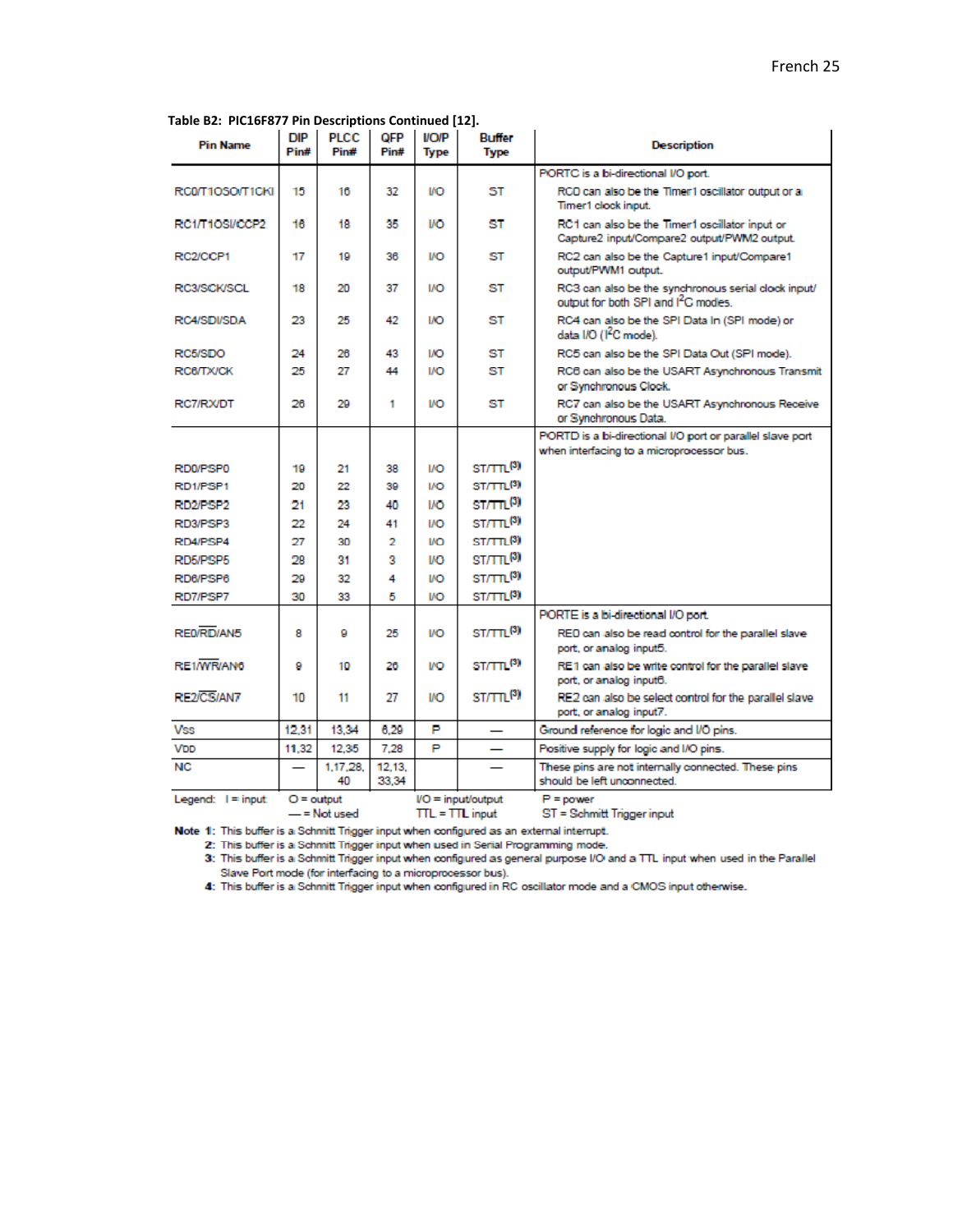|           | <b>R/W-0</b>                           | <b>R/W-0</b>                                                                | <b>R/W-0</b> | R/W-0            | <b>R/W-0</b>     | <b>R/W-0</b>                                                                                   | $U - 0$ | <b>R/W-0</b> |
|-----------|----------------------------------------|-----------------------------------------------------------------------------|--------------|------------------|------------------|------------------------------------------------------------------------------------------------|---------|--------------|
|           | ADC31                                  | ADC30                                                                       | <b>CH32</b>  | CH <sub>31</sub> | CH <sub>30</sub> | GO/DONE                                                                                        | —       | <b>ADON</b>  |
|           | bit 7                                  |                                                                             |              |                  |                  |                                                                                                |         | bit 0        |
|           |                                        |                                                                             |              |                  |                  |                                                                                                |         |              |
| bit76     |                                        | ADC\$1:ADC\$0: A/D Conversion Clook Select bits                             |              |                  |                  |                                                                                                |         |              |
|           | $00 = Fosc/2$<br>$01 = F08C/R$         |                                                                             |              |                  |                  |                                                                                                |         |              |
|           | $10 = F \text{O} \cdot \text{SO} / 32$ |                                                                             |              |                  |                  |                                                                                                |         |              |
|           |                                        | 11 = FRC (clock derived from the internal A/D module RC oscillator)         |              |                  |                  |                                                                                                |         |              |
| bit $5-3$ |                                        | CHS2:CHS0: Analog Channel Select bits                                       |              |                  |                  |                                                                                                |         |              |
|           |                                        | 000 - channel 0, (RA0/AN0)                                                  |              |                  |                  |                                                                                                |         |              |
|           |                                        | 001 = channel 1, (RA1/AN1)                                                  |              |                  |                  |                                                                                                |         |              |
|           |                                        | 010 - channel 2, (RA2/AN2)<br>011 = channel 3, (RA3/AN3)                    |              |                  |                  |                                                                                                |         |              |
|           |                                        | 100 = ohannel 4, (RA5/AN4)                                                  |              |                  |                  |                                                                                                |         |              |
|           |                                        | 101 = channel 5, (RE0/AN5) <sup>(1)</sup>                                   |              |                  |                  |                                                                                                |         |              |
|           |                                        | $110 =$ channel 6, (RE1/AN6) <sup>(1)</sup>                                 |              |                  |                  |                                                                                                |         |              |
|           |                                        | 111 = channel 7, (RE2/AN7) <sup>(1)</sup>                                   |              |                  |                  |                                                                                                |         |              |
| bit 2     |                                        | <b>GO/DONE: A/D Conversion Status bit</b>                                   |              |                  |                  |                                                                                                |         |              |
|           | If ADON = $1$ :                        |                                                                             |              |                  |                  |                                                                                                |         |              |
|           |                                        | 1 - A/D conversion in progress (setting this bit starts the A/D conversion) |              |                  |                  |                                                                                                |         |              |
|           |                                        | conversion is complete)                                                     |              |                  |                  | 0 = A/D conversion not in progress (this bit is automatically cleared by hardware when the A/D |         |              |
| bit 1     |                                        | Unimplemented: Read as '0'                                                  |              |                  |                  |                                                                                                |         |              |
| bit 0     | ADON: A/D On bit                       |                                                                             |              |                  |                  |                                                                                                |         |              |
|           |                                        | $1 = A/D$ converter module is operating                                     |              |                  |                  |                                                                                                |         |              |
|           |                                        | 0 = A/D converter module is shut-off and consumes no operating current      |              |                  |                  |                                                                                                |         |              |
|           |                                        |                                                                             |              |                  |                  |                                                                                                |         |              |

Note 1: These channels are not available on PIC16F873/876 devices.

**Figure B3: Analog‐to‐Digital Converter Register Bit Descriptions [12].**



**Figure B4: Analog‐to‐Digital Converter Block Diagram [12].**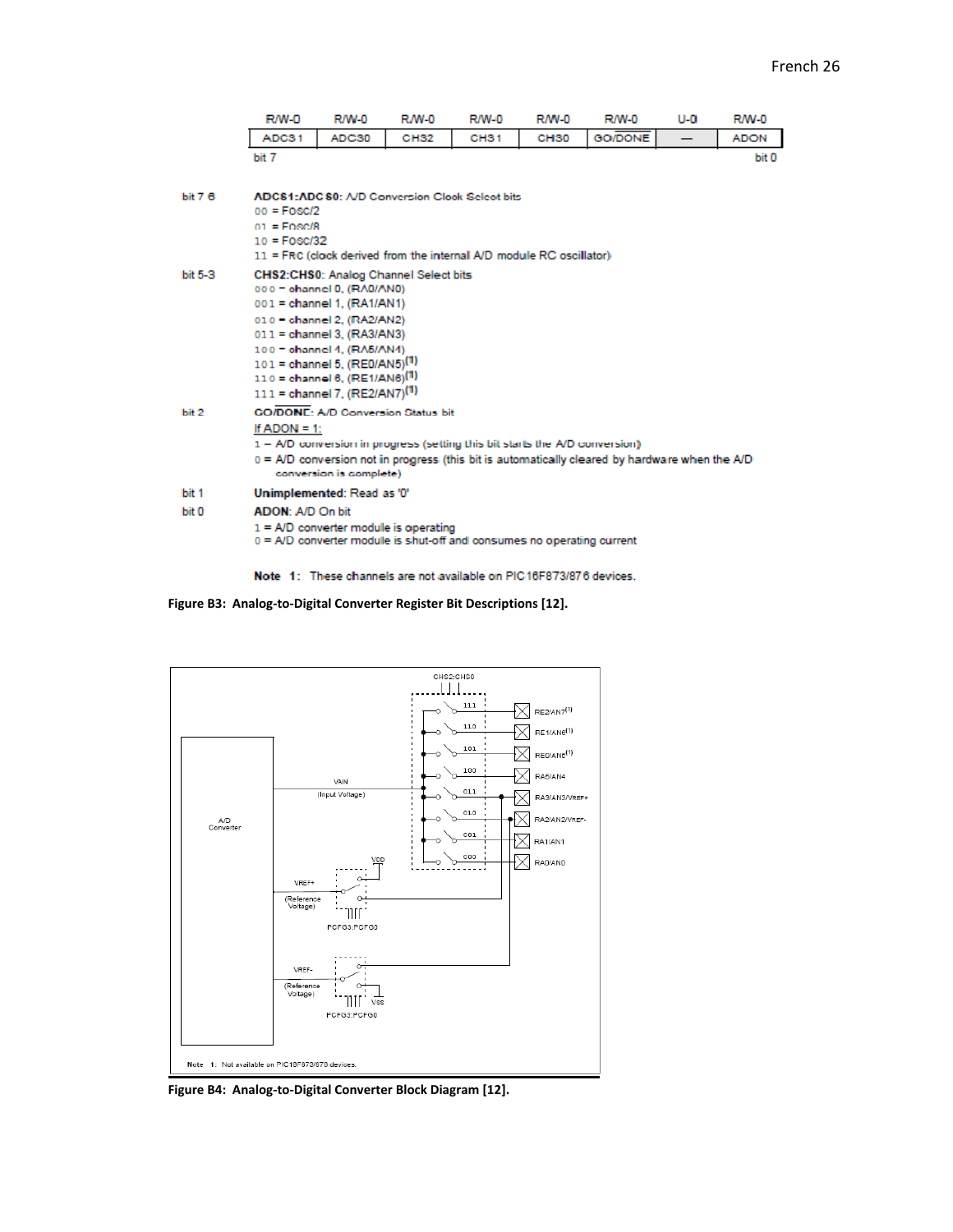

**Figure B5: Simple Schematic of Accelerometer Mechanism [4].**



**Figure B6: Cutaway of a Drum‐Type Accelerometer [15].**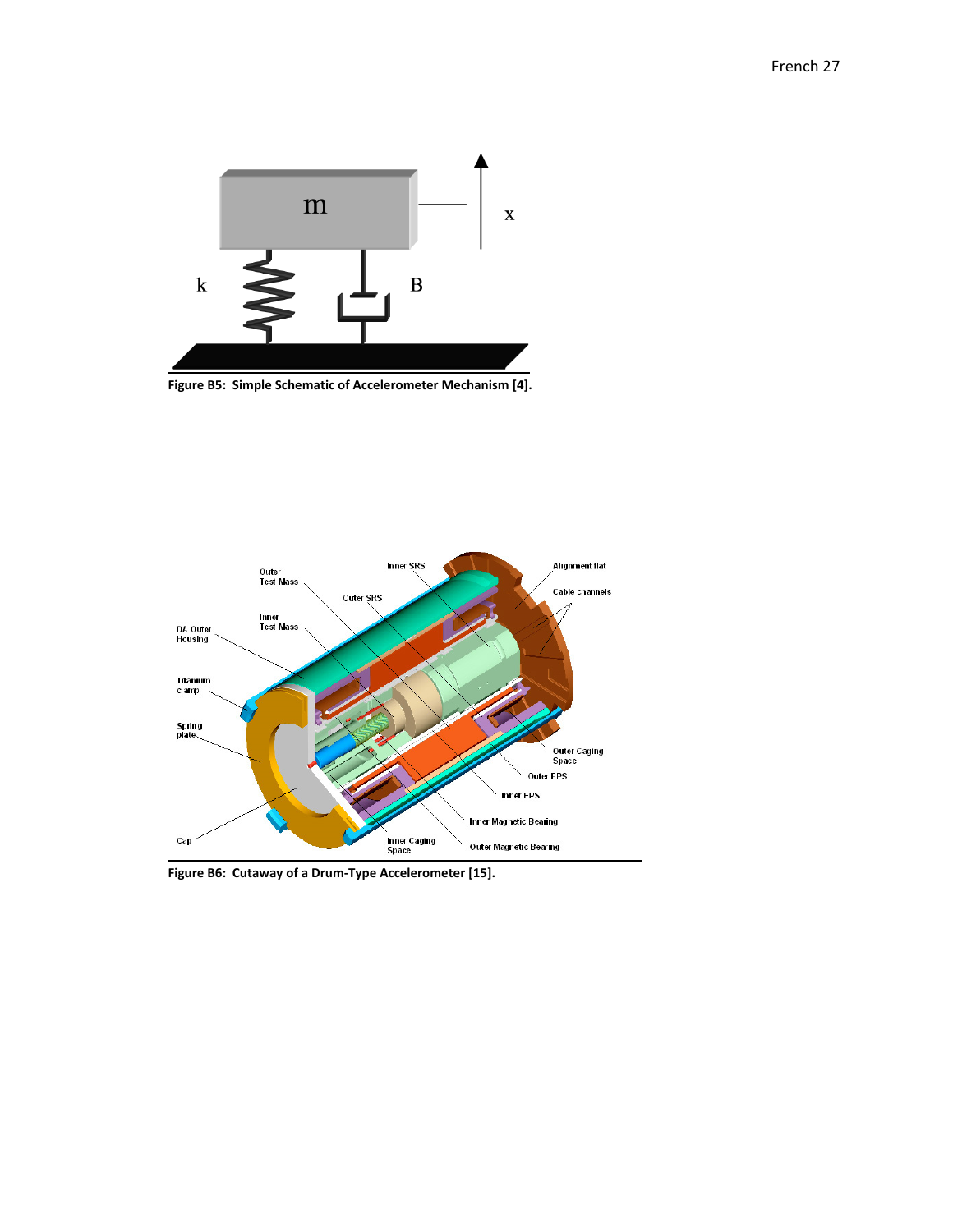

**Figure B7: Rate Gyro Simulation Diagram [14].**



**Figure B8: Rate Gyro Schematic [9].**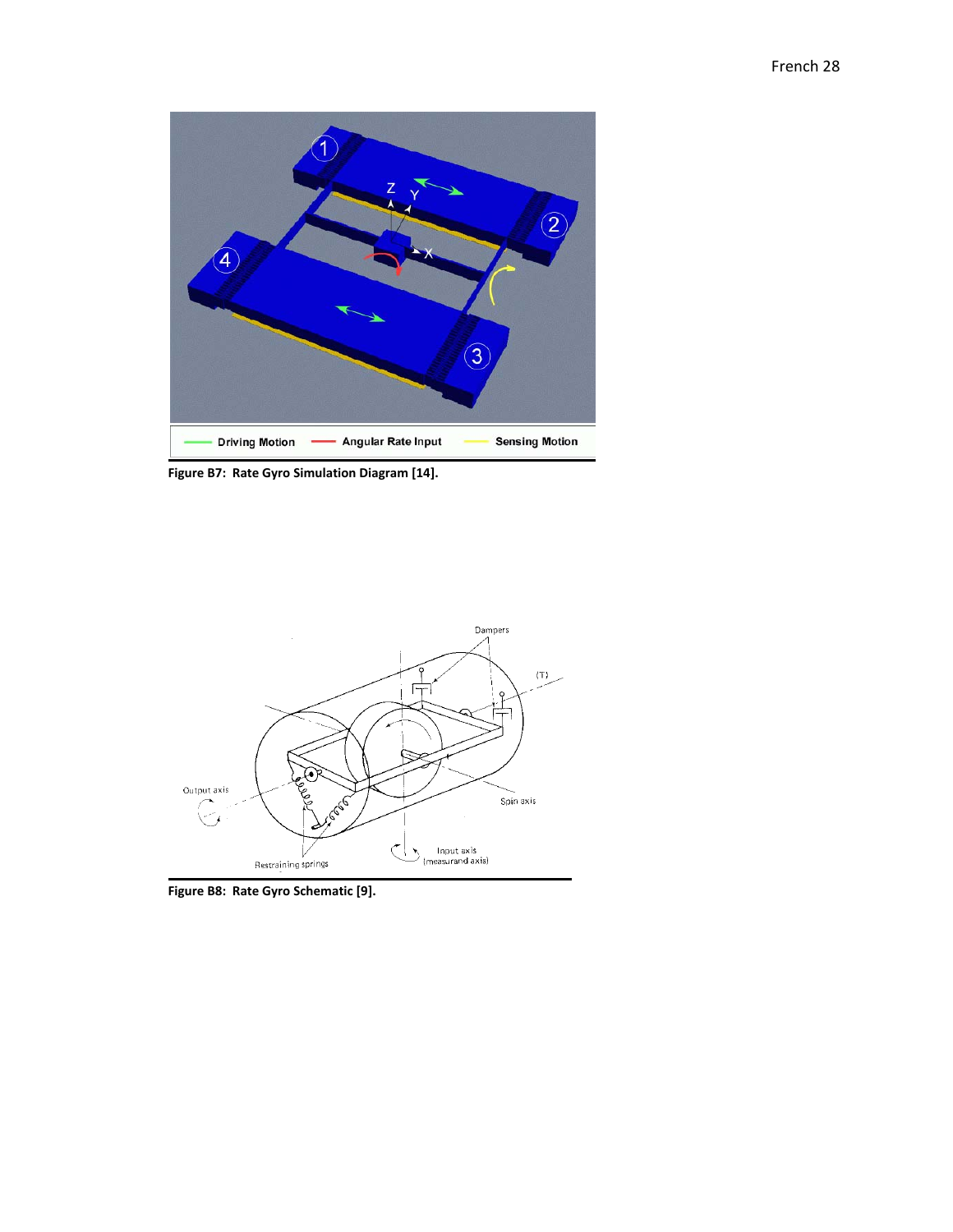

**Figure B9: Acceleration Algorithm Flowchart.**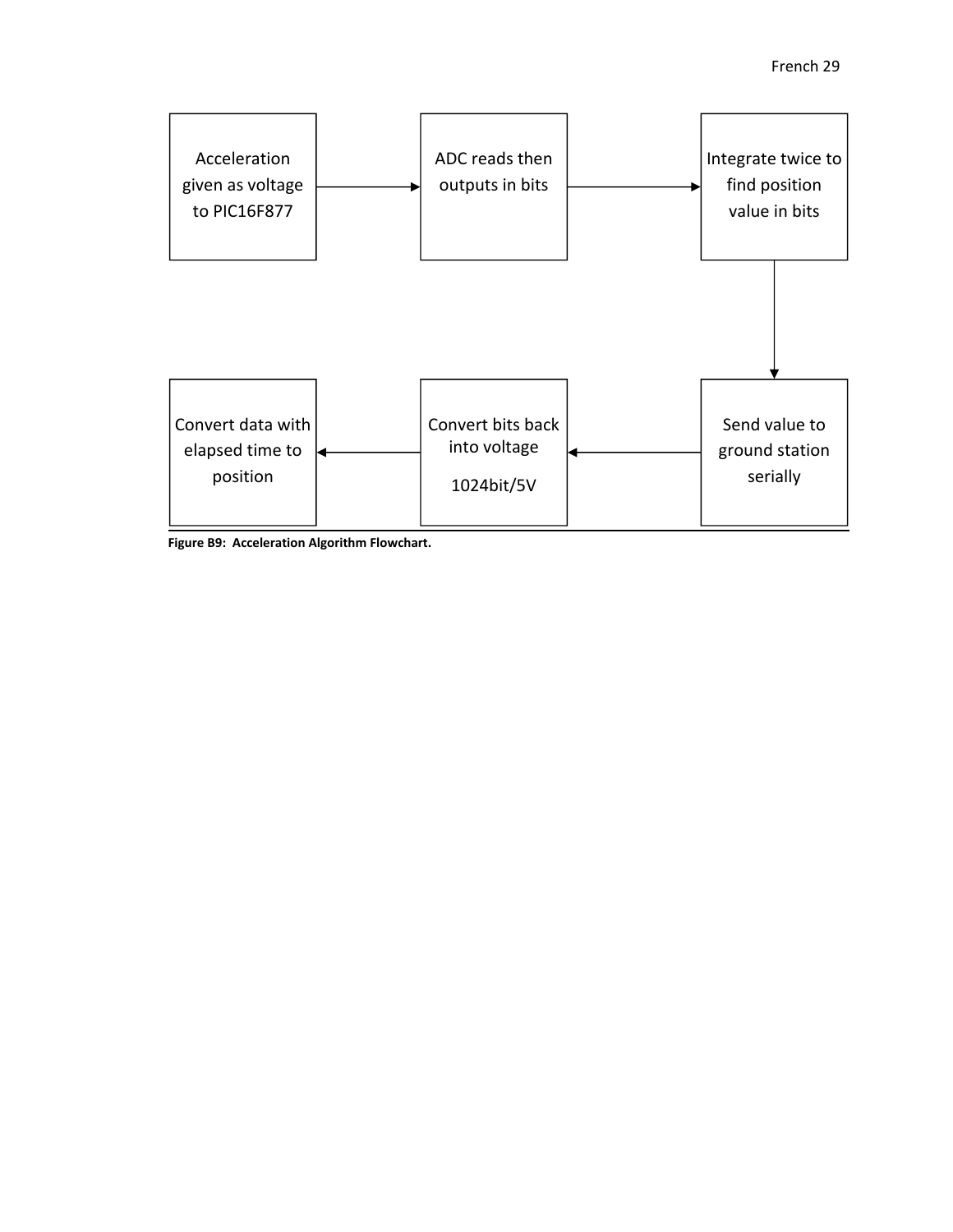### **Appendix C‐System Codes**

### **Code C1: Accelerometer Codes.**

**DEFINE** OSC 20

*'Connect x analog input to channel‐0 (RA0) 'Connect y analog input to channel‐1 (RA1) 'Connect z analog input to channel‐2 (RA2) 'Set ADC Parameters* **DEFINE** ADC\_BITS 10 *'Set output to 10 bits* **DEFINE** ADC\_CLOCK 3 *'Set clock source* **DEFINE** ADC\_SAMPLEUS 50 *'Set sample rate 50us (min is 19.72us)* TRISA = 255 *'Set PORTA to all inputs* ADCON1 = 0 *'Set PORTA to analog and right justify results* ADCON1.7 = 1 *'Last 6 digits in Binary readout are 0*

*'Set variable parameters*

dt **VAR WORD** a0x **VAR WORD** a0y **VAR WORD** a0z **VAR WORD** a1x **VAR WORD** a1y **VAR WORD** a1z **VAR WORD** v0x **VAR WORD** v0y **VAR WORD** v0z **VAR WORD** v1x **VAR WORD** v1y **VAR WORD** v1z **VAR WORD** x0 **VAR WORD** y0 **VAR WORD** z0 **VAR WORD** 

### *'Set Debug Parameters*

**DEFINE** DEBUG\_REG PORTB *'Set debug pin port to PORTB* **DEFINE** DEBUG\_BIT 0 *'Set debug pin bit to PORTB.0* **DEFINE** DEBUG\_BAUD 9600 *'Set debug baud rate* **DEFINE** DEBUG\_MODE 1 *'Set debug mode to inverted*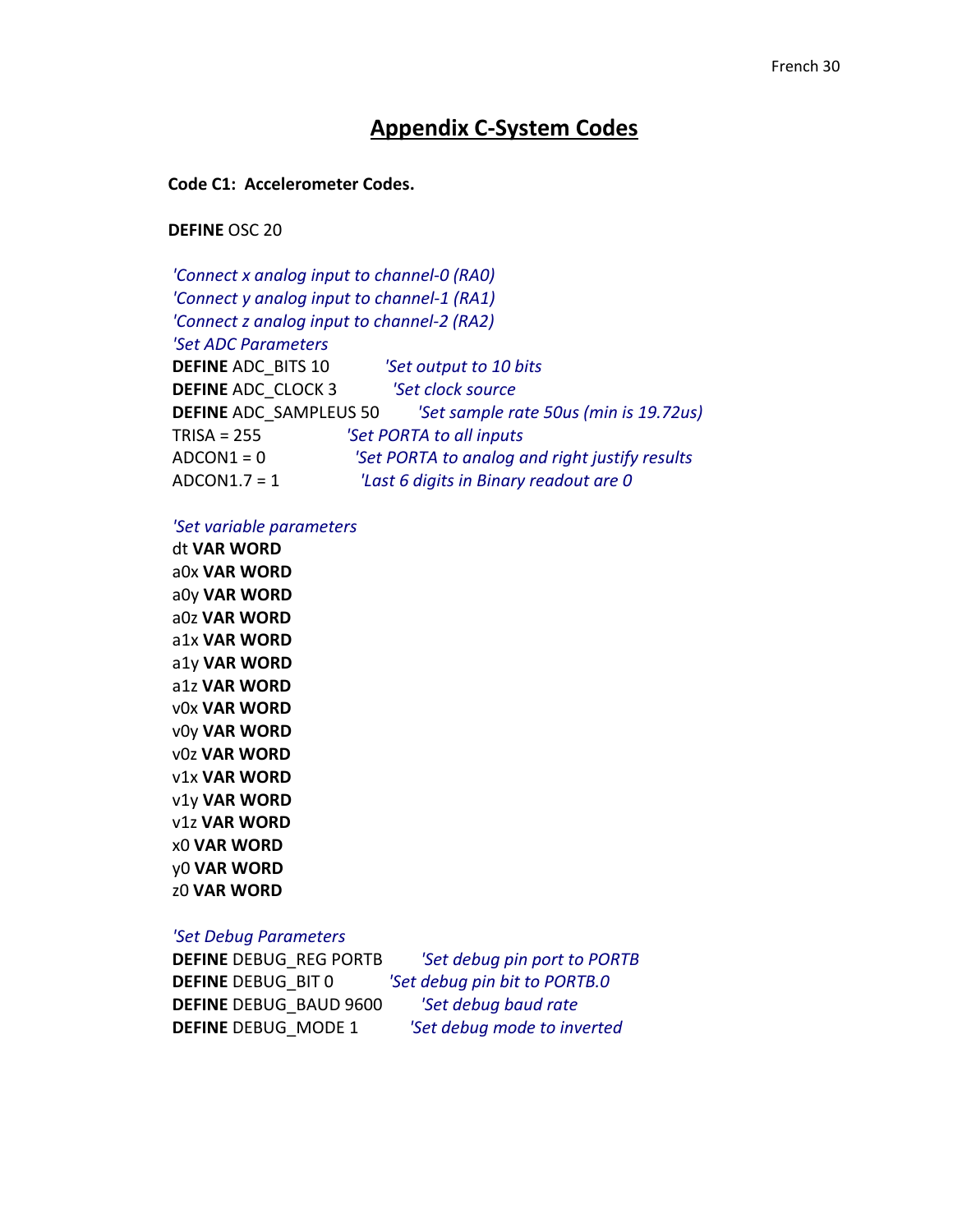```
'Begin real time data sample and integrate for velocity
a0x = 0                        'Set initial values
a0y = 0a0z = 0v0x = 0v0y = 0v0z = 0x0 = 0v0 = 0z0 = 0dt = 1                         'Set sample time interval
                                                  'Note:  For scaling, 1=100ms
ADCIN 0, a1x                   'Sample from pin RA0 and store as a1x
ADCIN 1, a1y
ADCIN 2, a1z
'Note:  Ave A is 472 so V<472 is interpreted as (‐) by ground station.
IF a1x > 472 THEN
v0x = (((a1x+a0x)/2)*dt) ‐ 472   'Averaging method computation of velocity
a0x = a1xELSE
v0x = 472 - (((a1x+a0x)/2)*dt)a0x = a1xENDIF
IF a1y > 472 THEN
v0y = (((a1y+a0y)/2)*dt) ‐ 472   'Averaging method computation of velocity
a0y = a1yELSE
v0y = 472 - (((a1y+a0y)/2)*dt)a0y = a1yENDIF
IF a1z > 472 THEN
v0z = (((a1z+a0z)/2)*dt) ‐ 472   'Averaging method computation of velocity
a0z = a1zELSE
v0z = 472 - (((a1z+a0z)/2)^*dt)a0z = a1zENDIF
loop:
ADCIN 0, a1x                     'Sample from pin RA0 and store as a1x
ADCIN 1, a1y                     'Sample from pin RA1 and store as a1y
ADCIN 2, a1z                     'Sample from pin RA2 and store as a1z
```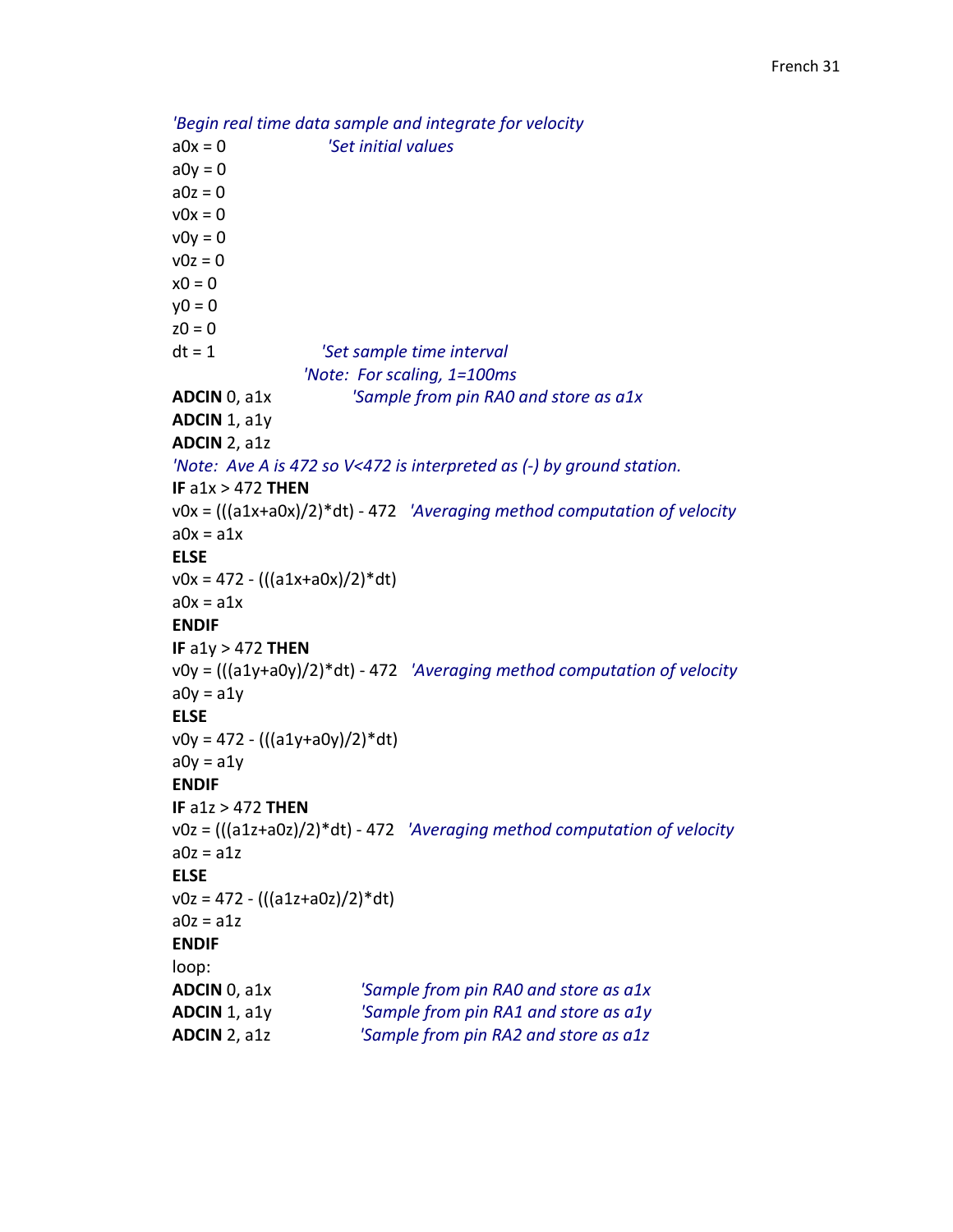```
'X direction
IF a1x > 472 OR a1x = 472 THEN
v1x = (v0x‐472)+((((a1x+a0x)/2)*dt) ‐ 472)   'Averaging method computation of velocity
a0x = a1xELSE
v1x = -v0x - (472-(((a1x+a0x)/2)*dt))a0x = a1xENDIF
'Note:  Ave V is 32500 so V<32500 is interpreted as (‐) by ground station.
IF v1x > 32500 THEN
x0 = (((v1x+v0x)/2)*dt) ‐ 32500              'Averaging method computation of position
v0x = v1xELSE
x0 = 32500 - ((v1x+v0x)/2)*dtv0x = v1xENDIF
DEBUG "a0x =", DEC a0x, "  v1x=", DEC v1x, "  x0=", DEC x0,10,13       
                                                                         'Send a0x, v0x, and x0 values to computer
'Y direction
IF a1y > 472 OR a1y = 472 THEN                    
v1y = (v0y‐472)+((((a1y+a0y)/2)*dt) ‐ 472)   'Averaging method computation of velocity
a0v = a1vELSE
v1y = ‐v0y ‐ (472‐(((a1y+a0y)/2)*dt))  'Averaging method computation of velocity
a0y = a1yENDIF
IF v1y > 32500 THEN
y0 = (((v1y+v0y)/2)*dt) ‐ 32500              'Averaging method computation of position
v0y = v1yELSE
y0 = 32500 ‐ (((v1y+v0y)/2)*dt)
v0y = v1yENDIF
DEBUG "a0y =", DEC a0y, "  v1y=", DEC v1y, "  y0=", DEC y0,10,13       
                                                                          'Send a0y, v0y, and y0 values to computer
'Z direction
IF a1z > 472 OR a1z = 472 THEN
v1z = (v0z‐472)+((((a1z+a0z)/2)*dt) ‐ 472)   'Averaging method computation of velocity
a0z = a1zELSE
v1z = -v0z - (472 - (((a1z + a0z)/2)*dt))a0z = a1zENDIF
```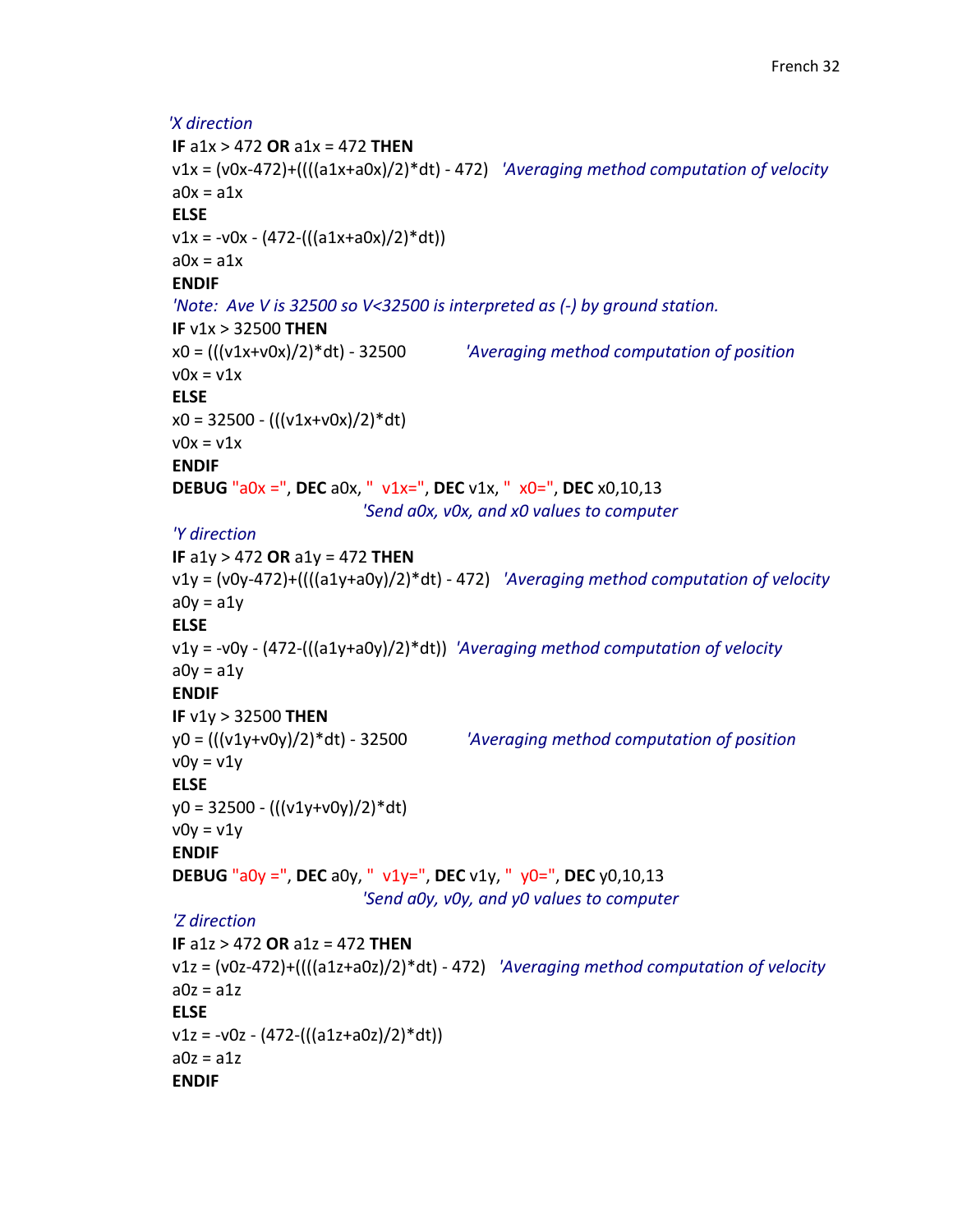```
IF v1z > 32500 THEN
z0 = (((v1z+v0z)/2)*dt) ‐ 32500              'Averaging method computation of position
v0z = v1zELSE
z0 = 32500 - (((v1z+v0z)/2)^*dt)v0z = v1zENDIF
DEBUG "a0z =", DEC a0z, "  v1z=", DEC v1z, "  z0=", DEC z0,10,13       
                                                                           'Send a0z, v0z, and z0 values to computer    
GOTO loop
```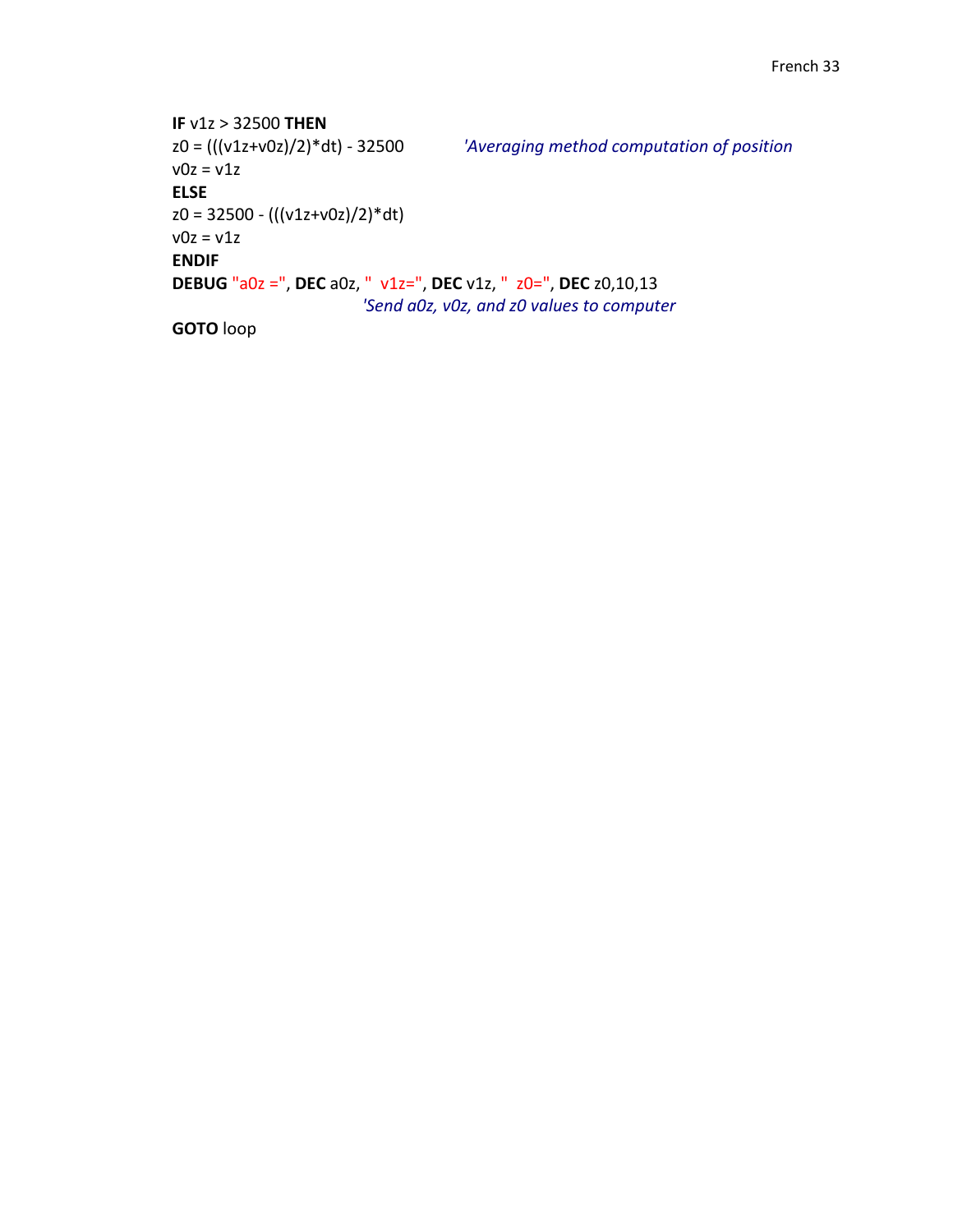### **Code C2: Rate Gyro Codes.**

### **DEFINE** OSC 20

*'Connect x analog input to channel‐3 (RA3) 'Connect y analog input to channel‐4 (RA4) 'Connect z analog input to channel‐5 (RA5) 'Set ADC Parameters* **DEFINE** ADC\_BITS 10 *'Set output to 10 bits* **DEFINE** ADC\_CLOCK 3 *'Set clock source* **DEFINE** ADC\_SAMPLEUS 50 *'Set sample rate 50us (min is 19.72us)* TRISA = 255 *'Set PORTA to all inputs* ADCON1 = 0 *'Set PORTA to analog and right justify results* ADCON1.7 = 1 *'Last 6 digits in Binary readout are 0*

### *'Set variable parameters*

dt **VAR WORD** v0x **VAR WORD** v0y **VAR WORD** v0z **VAR WORD** v1x **VAR WORD** v1y **VAR WORD** v1z **VAR WORD** x0 **VAR WORD** y0 **VAR WORD** z0 **VAR WORD** 

### *'Set Debug Parameters*

| <b>DEFINE DEBUG REG PORTB</b> | 'Set debug pin port to PORTB  |
|-------------------------------|-------------------------------|
| <b>DEFINE DEBUG BIT 0</b>     | 'Set debug pin bit to PORTB.0 |
| <b>DEFINE DEBUG BAUD 9600</b> | 'Set debug baud rate          |
| <b>DEFINE DEBUG MODE 1</b>    | 'Set debug mode to inverted   |

### *'Begin real time data sample and integrate for velocity*

| $v0x = 0$ | 'Set initial values         |
|-----------|-----------------------------|
| $v0y = 0$ |                             |
| $v0z = 0$ |                             |
| $x0 = 0$  |                             |
| $y0 = 0$  |                             |
| $z0 = 0$  |                             |
| $dt = 1$  | 'Set sample time interval   |
|           | 'Note: For scaling, 1=100ms |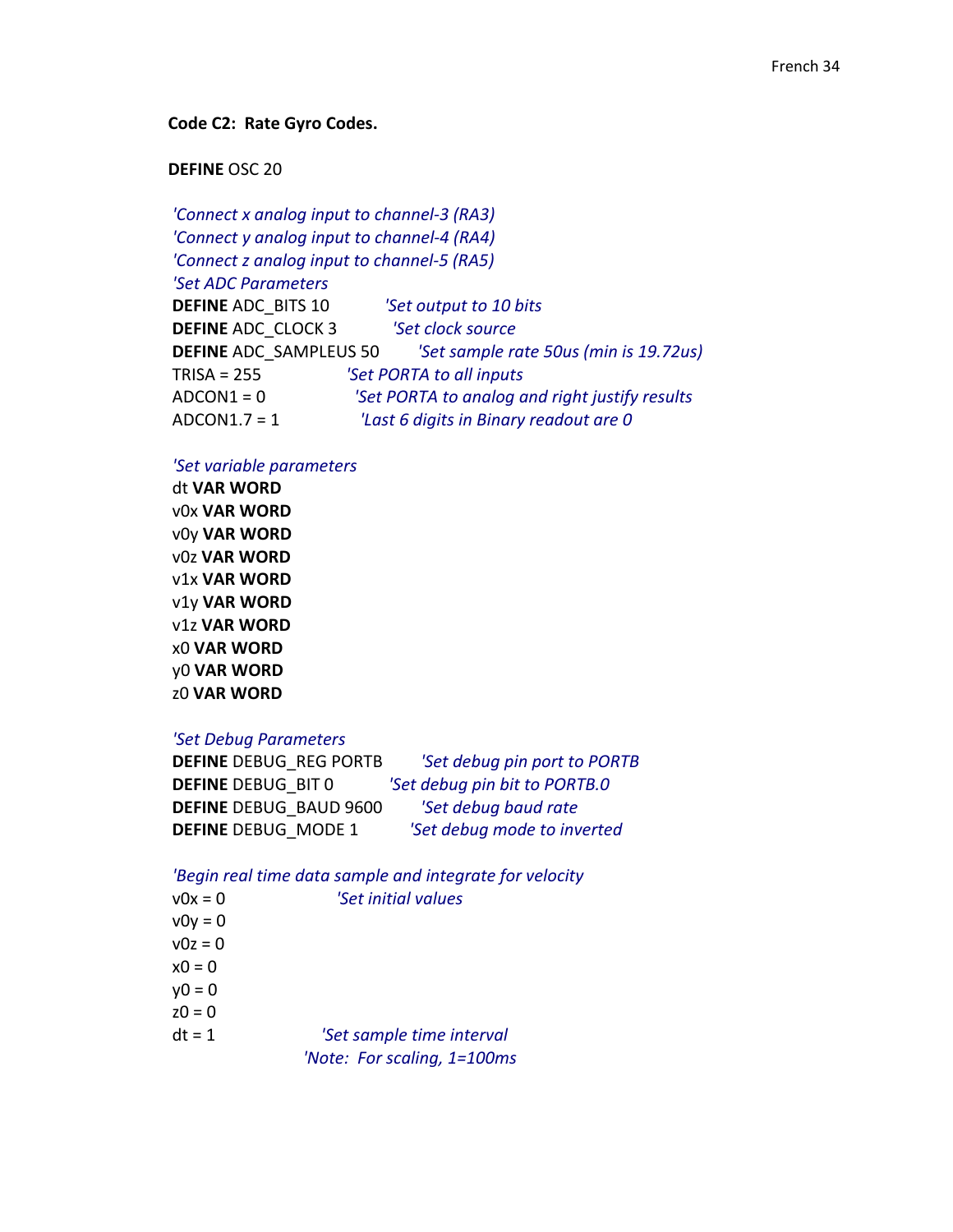```
loop:
ADCIN 3, a1x                     'Sample from pin RA3 and store as v1x
ADCIN 4, a1y                     'Sample from pin RA4 and store as v1y
ADCIN 5, a1z                     'Sample from pin RA5 and store as v1z
'X direction
  IF v1x > 472 THEN
x0 = (((v1x+v0x)/2)*dt) ‐ 472              'Averaging method computation of position
v0x = v1xELSE
x0 = 472 - (((v1x+v0x)/2)*dt)v0x = v1xENDIF
DEBUG "v1x=", DEC v1x, "  x0=", DEC x0,10,13       
                                                                            'Send v0x, and x0 values to computer
'Y direction
IF v1y > 472 THEN
y0 = (((v1y+v0y)/2)*dt) ‐ 472              'Averaging method computation of position
v0y = v1yELSE
y0 = 472 - (((v1y+v0y)/2)*dt)v0y = v1yENDIF
DEBUG "v1y=", DEC v1y, "  y0=", DEC y0,10,13       
                                                                            'Send v0y, and y0 values to computer
'Z direction
IF v1z > 472 THEN
z0 = (((v1z+v0z)/2)*dt) – 472              'Averaging method computation of position
v0z = v1zELSE
z0 = 472 ‐ (((v1z+v0z)/2)*dt)
v0z = v1zENDIF
DEBUG "v1z=", DEC v1z, "  z0=", DEC z0,10,13       
                                                                            'Send v0z, and z0 values to computer    
GOTO loop
```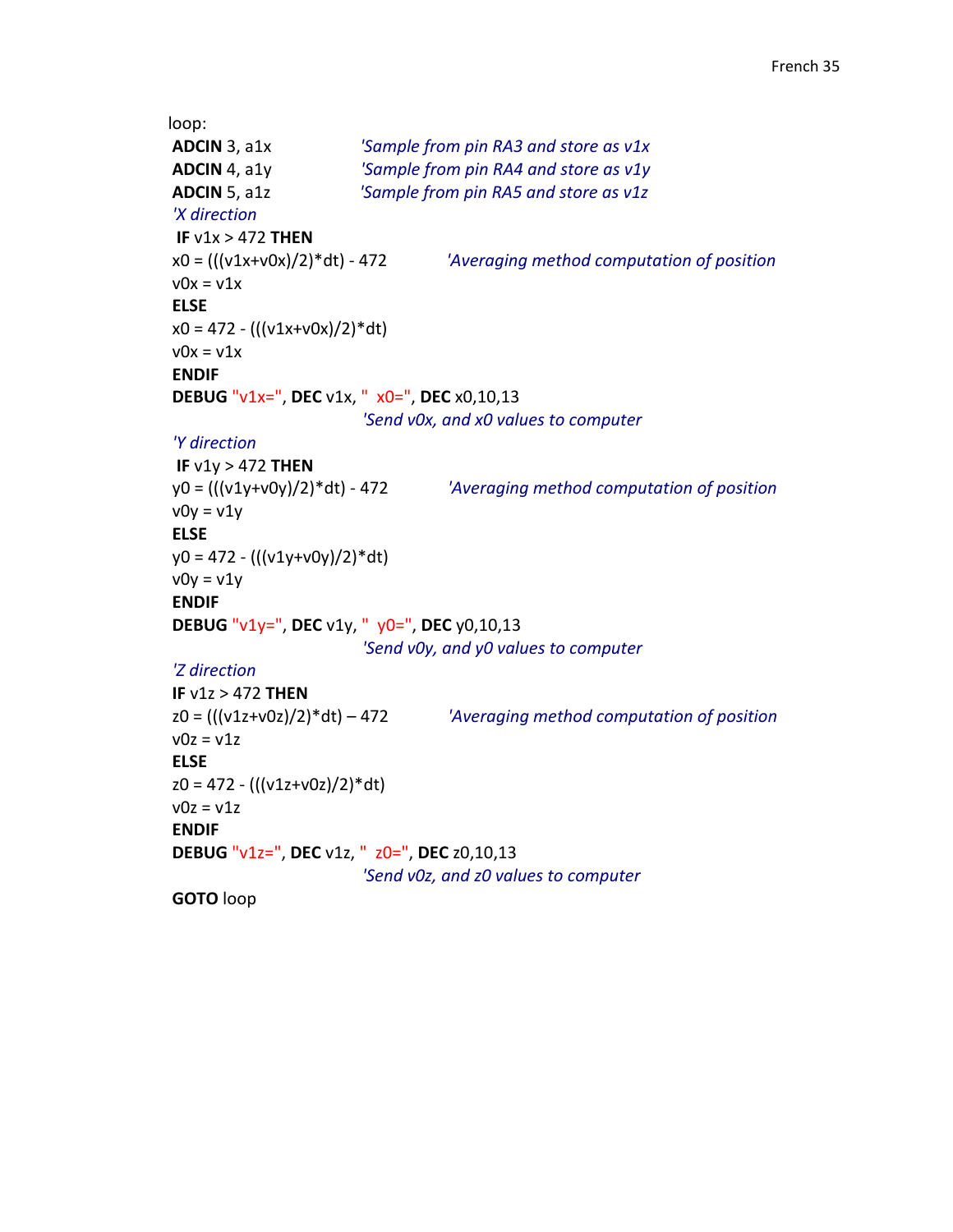### **Code C3: Serial Communication Sample Code [12].**

```
' SERIN & SEROUT Commands
' Upper case serial filter.
```

| SO.               | <b>CON</b> |             | ' Define serial out pi |
|-------------------|------------|-------------|------------------------|
| <b>SI</b>         | <b>CON</b> |             | ' Define serial in pin |
| N <sub>2400</sub> | <b>CON</b> |             | ' Set serial mode      |
| BO.               | <b>VAR</b> | <b>BYTF</b> |                        |

| ' Define serial in pin |  |
|------------------------|--|
| ' Set serial mode      |  |

SO **CON** 0 *' Define serial out pin*

loop:

 **SERIN** SI,N2400,B0 *' B0 = input character* **IF** (B0 < "a") or (B0 > "z") **THEN** print *' If lower case, convert to upper*  $B0 = B0 - $20$ 

print:

 **SEROUT** SO,N2400,[B0] *' Send character* **GOTO** loop *' Forever*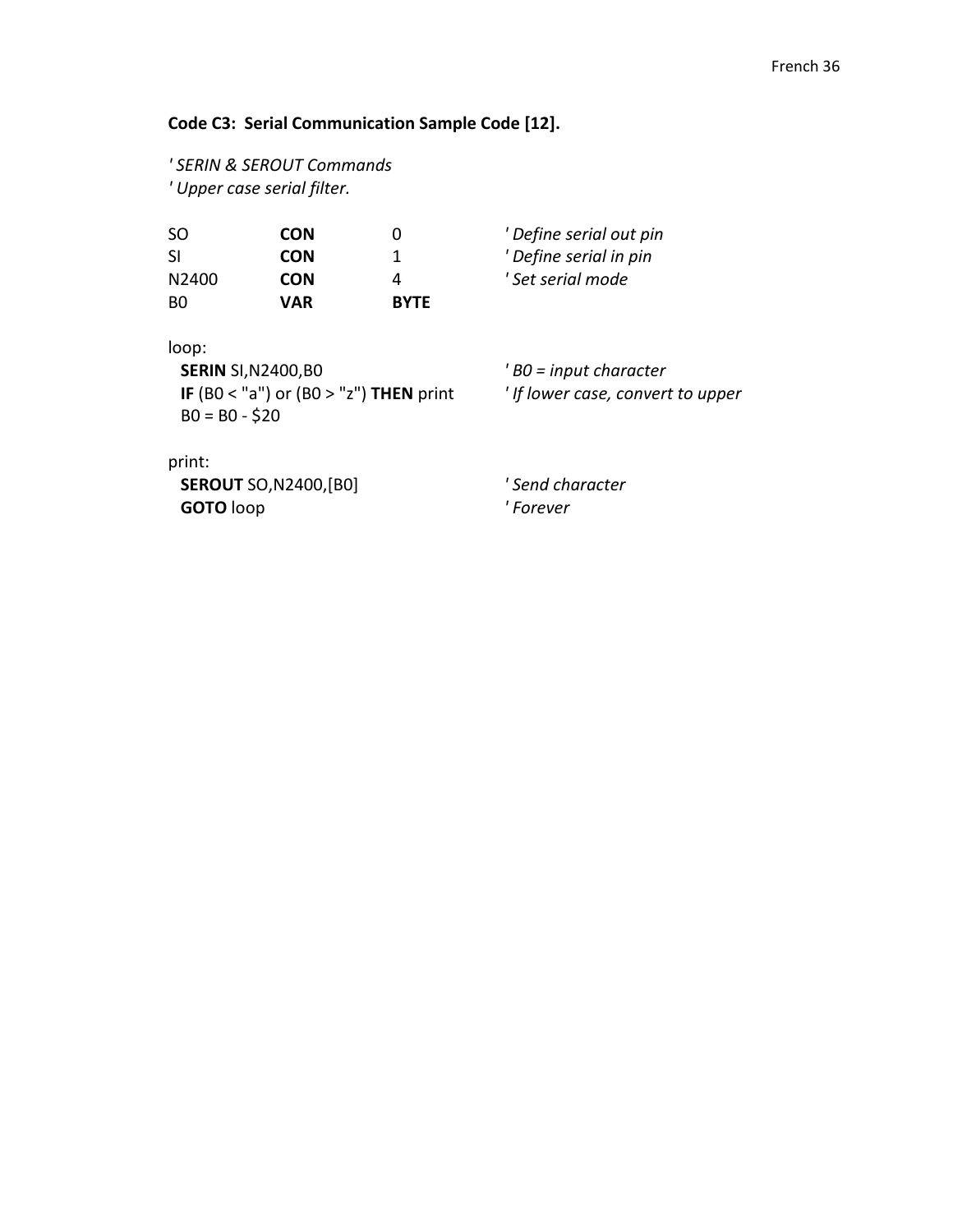### **Code C4: Analog‐to‐Digital Conversion Sample Code [12].**

*' PicBasic Pro program to display result of ' 10‐bit A/D conversion on LCD ' Connect analog input to channel‐0 (RA0)*

*' Define LCD registers and bits* **DEFINE** LCD\_DREG PORTD **DEFINE LCD DBIT 4 DEFINE** LCD\_RSREG PORTE **DEFINE** LCD RSBIT 0 **DEFINE** LCD\_EREG PORTE **DEFINE** LCD\_EBIT 1

*' Define ADCIN parameters* **DEFINE** ADC\_BITS 10 *' Set number of bits in result* **DEFINE** ADC\_CLOCK 3 *' Set clock source (3=rc)* **DEFINE** ADC\_SAMPLEUS 50 *' Set sampling time in uS* adval **VAR WORD** *' Create adval to store result*

TRISA = %11111111 *' Set PORTA to all input* **LOW** PORTE.2 *' LCD R/W line low (W)* **PAUSE** 500 *' Wait .5 second*

ADCON1 = %10000010 *' Set PORTA analog and right justify result*

loop:

 **ADCIN** 0, adval *' Read channel 0 to adval* **LCDOUT** \$fe, 1 *' Clear LCD* **LCDOUT** "Value: ", DEC adval *' Display the decimal value* **PAUSE** 100 *' Wait .1 second* **GOTO** loop *' Do it forever* **END**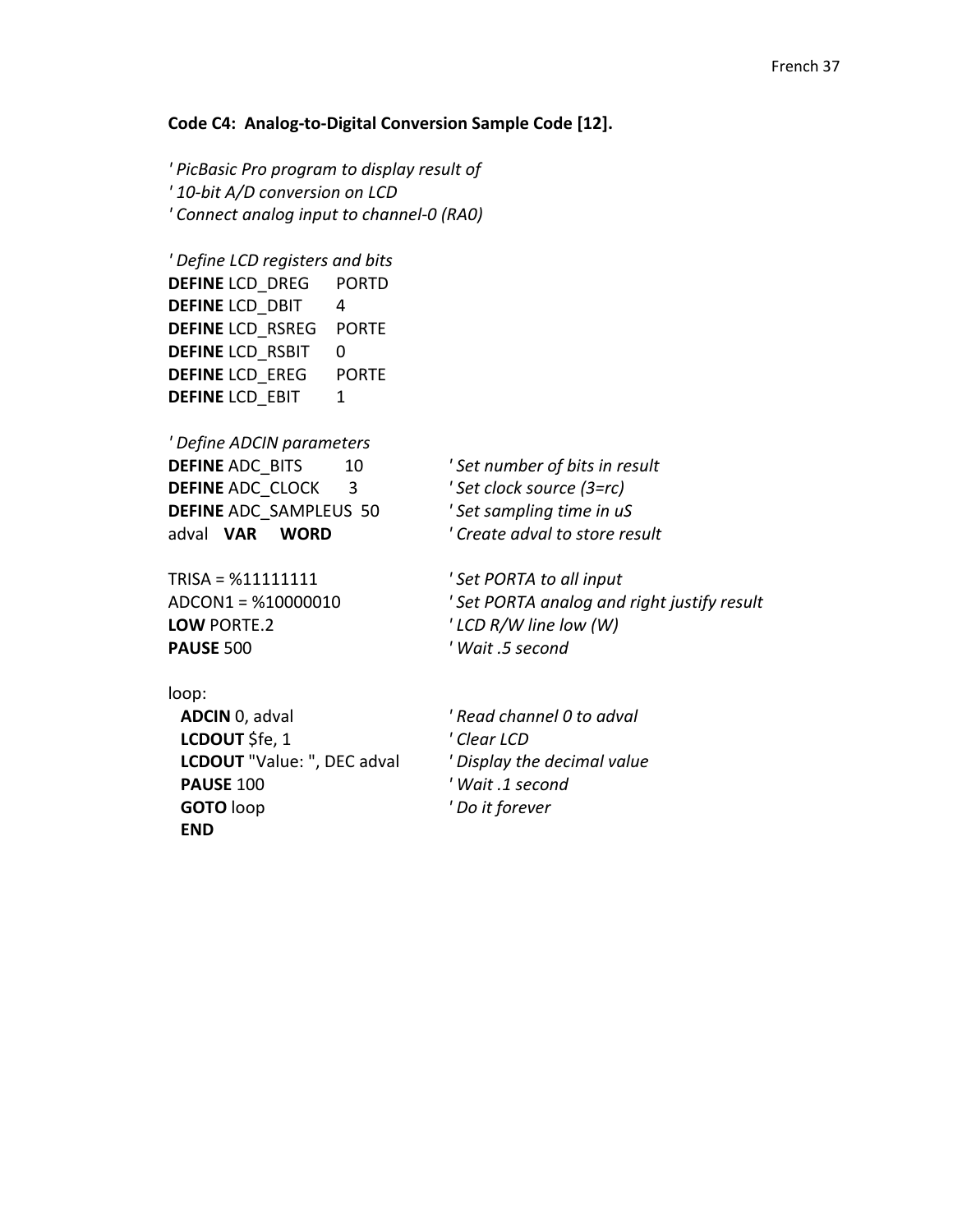### **Appendix D‐Equations**

$$
x = \int v \, dt = \iint a \, dt dt
$$

**Equation D1: x = position, v = velocity, a = acceleration, and dt = constant time interval.**

$$
v1 = \left[\frac{(a1 - a0)}{2}\right] * dt
$$

**Equation D2: v = velocity, a = acceleration, and dt = constant time interval.**

$$
x1 = \left[\frac{(v1 - v0)}{2}\right] * dt
$$

**Equation D3: x = position, v = velocity, and dt = constant time interval.**

$$
S=2^n+1
$$

Equation D4:  $S =$  integer bit space and  $n =$  bit capacity of the ADC (i.e. 10 bit =>  $n=10$ ).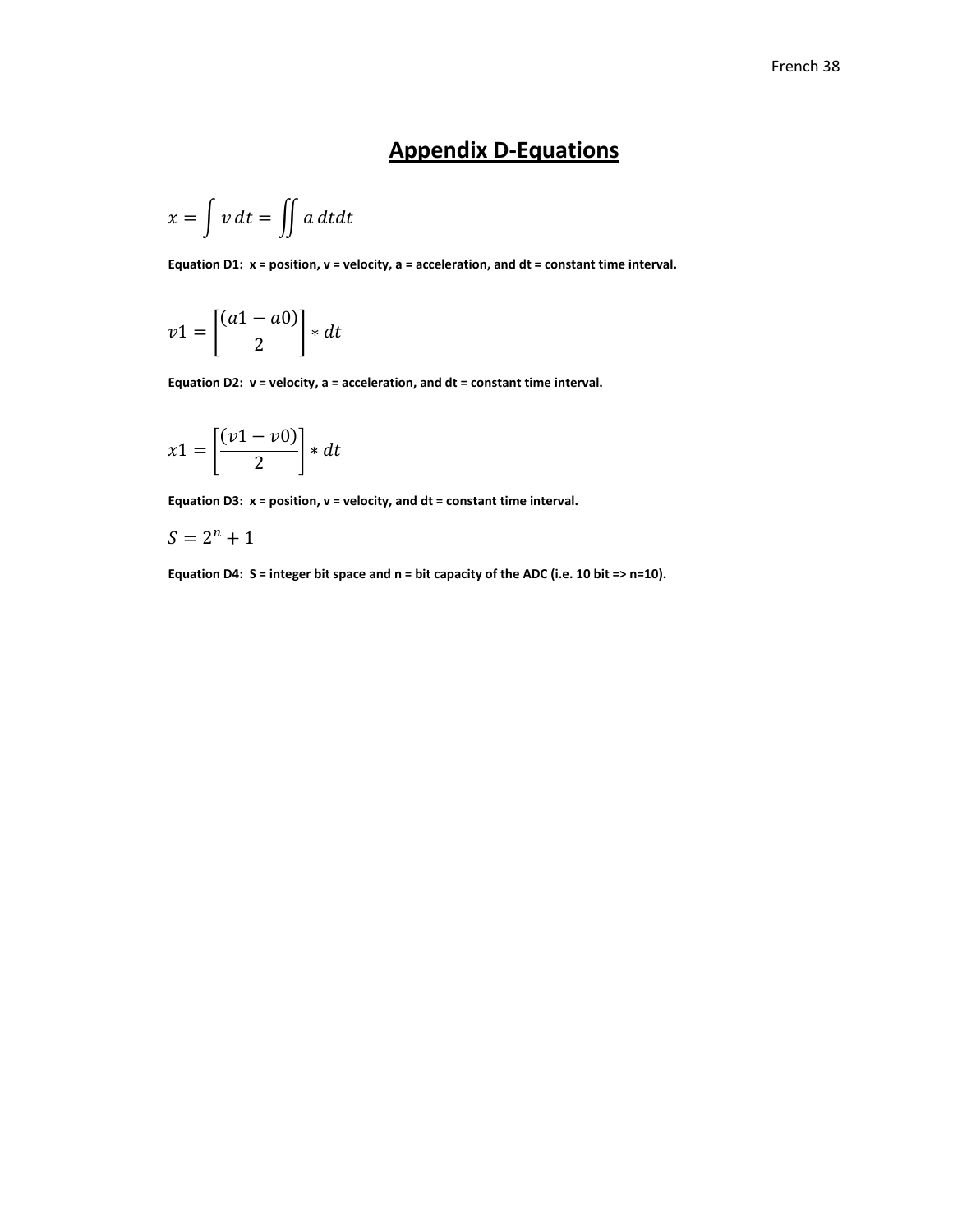### **Works Cited**

- [1] Analog Devices. High Accuracy, Dual-Axis Digital Inclinometer and Accelerometer. Norwood, 2008.
- [2] Analog Devices. Wide Bandwidth Yaw Rate Gyroscope with SPI. Norwood, 2008.
- [3] Columbia Research Labs, Inc. Triaxial Accelerometers. Woodlyn, 2008.
- [4] Emerald. (n.d.). Retrieved April 10, 2009, from Emerald: http://www.emeraldinsight.com/fig/1740250318006.png
- [5] Endevco. Piezoresistive Pressure Transducer. San Juan Capistrano, 2008.
- [6] Gladiator Technologies, Inc. MEMS Landmark 10 GPS/AHRS. 2007.
- [7] Heatherington, D. (n.d.). Retrieved April 10, 2009, from wa4dsy.net: http://www.wa4dsy.net/robot/uploads/images/balance‐bot/DSCF0753.jpg
- [8] HVW Technologies. (2009). Retrieved April 11, 2009, from hvwtech.com: http://www.hvwtech.com/products/542/35220\_PV.jpg.
- [9] Istanbul Technical University. (2009). Retrieved April 11, 2009, from gidb.itu.edu.tr: http://www.gidb.itu.edu.tr/staff/unsan/D/yleb/experimental/not/sensor/l17/rat e\_gyro.gif
- [10] MEMSense. Bluetooth Inertial Measurement Unit Series Documentation. Rapid City, 2008.
- [11] MEMsTech. Uncompensated, Absolute Pressure Sensor. Northville, 2008.
- [12] microEngineering Labs. PIC16F87X Data Sheet. 2001.
- [13] microEngineering Labs. PICBasic Pro Compiler. Colorado Springs: microEngineering Labs, 2004.
- [14] Solidus Technologies, Inc. (2008). Retrieved April 10, 2009, from Solidus Technologies, Inc.: http://www.solidustech.com/images/ MEMS\_ElementSimulationDiagram.jpg
- [15] Stanford University. (2008). *Gravity Probe B: Testing Einstein's Universe*. Retrieved April 11, 2009, from Einstein.stanford.edu: http://einstein.stanford.edu/STEP/information/data/accelerometer\_2.jpg